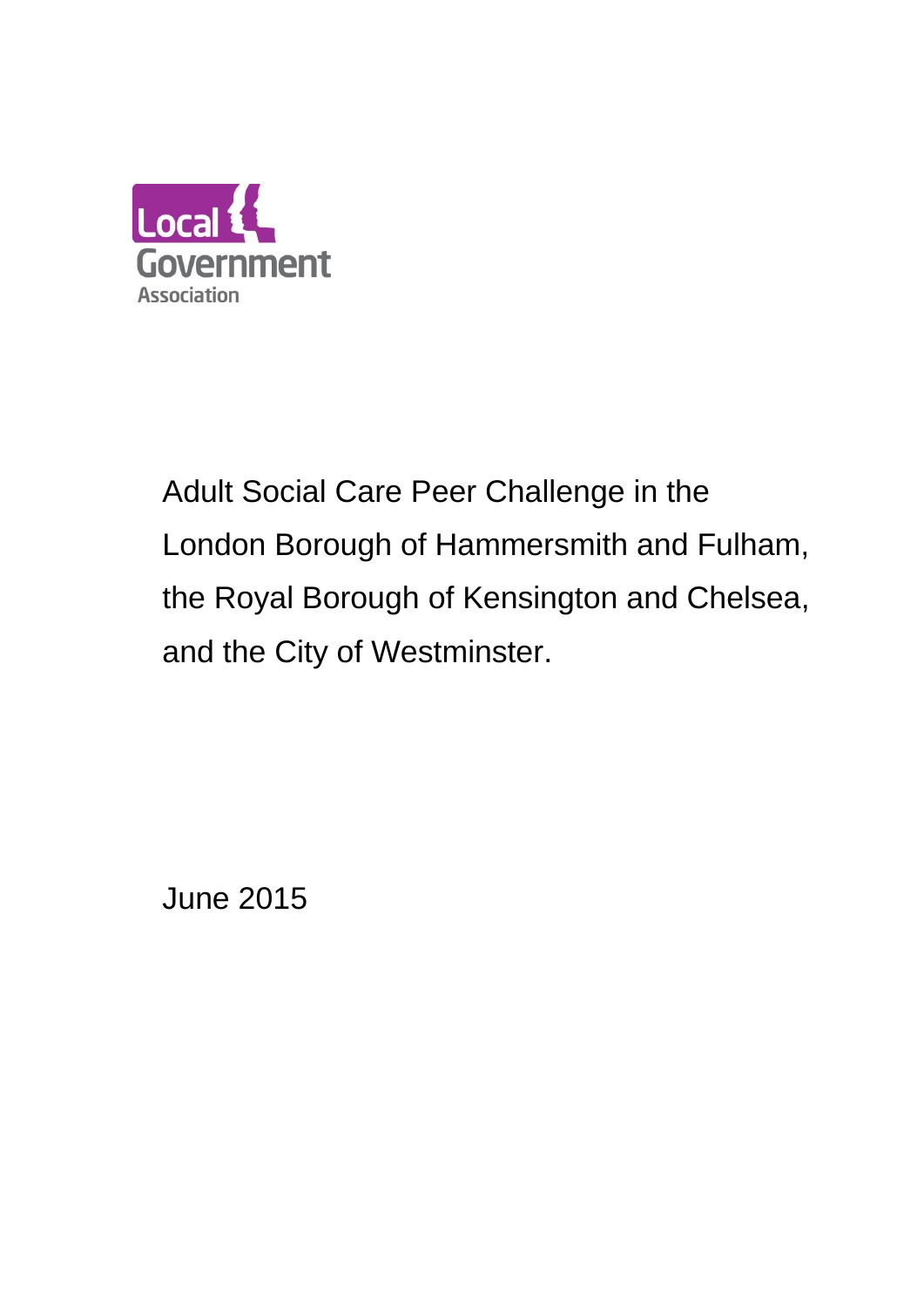# **Table of Contents**

| Recommendations for next steps26                    |
|-----------------------------------------------------|
|                                                     |
| Annex: presentation of 12 <sup>th</sup> June 201529 |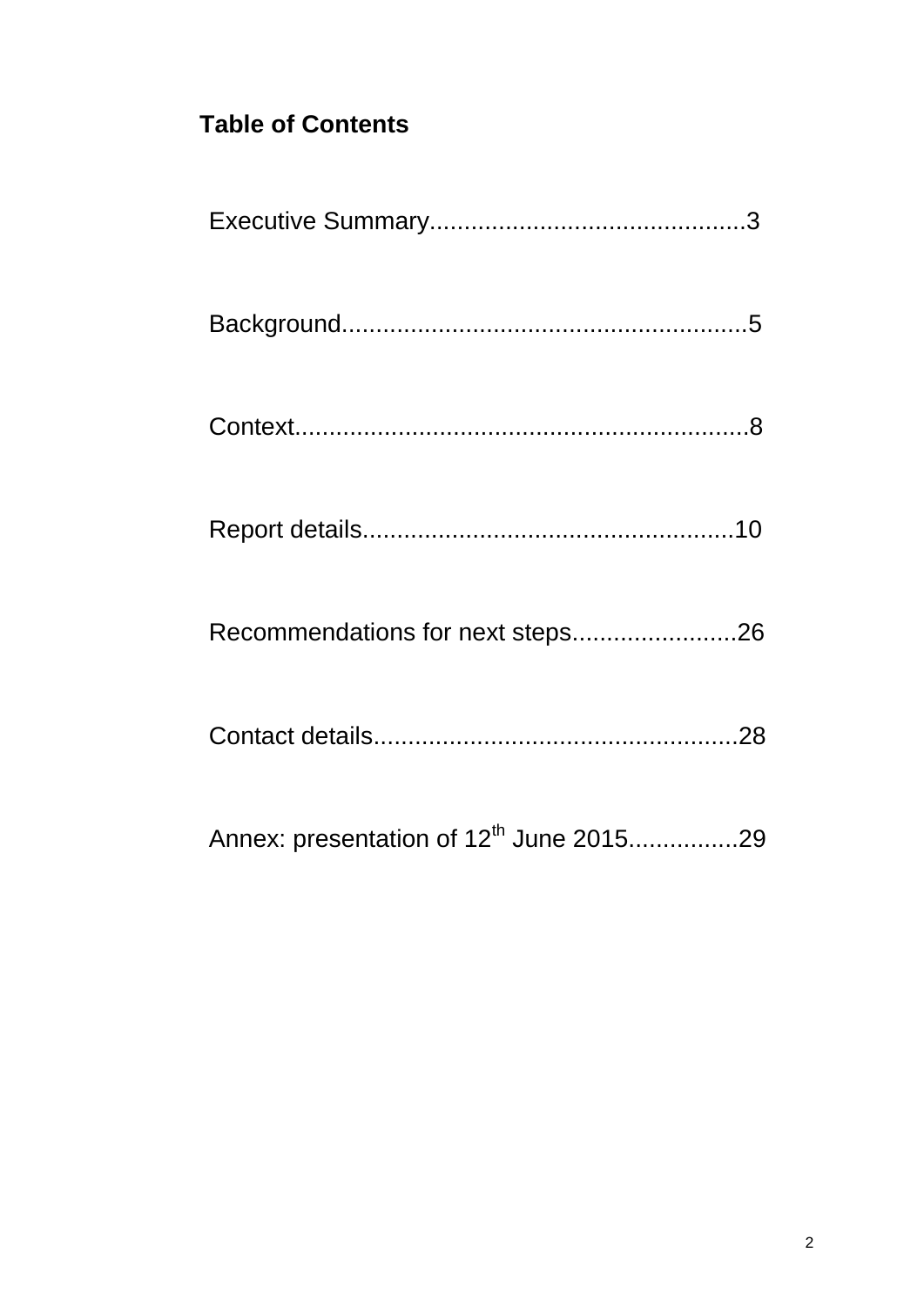# **Executive Summary**

- 1. Collaboration is a fundamental challenge facing Local Government, collectively, and with the NHS. The purpose of this collaboration is to manage demand effectively within increasingly tight budgets, whilst achieving improved outcomes for citizens through coproduction, and engagement with customers, staff, providers, and wider communities. The Department should celebrate its shared arrangements for Adult Social Care as it reinvigorates them, both to raise their profile (e.g. to aid recruitment and retention, and to share learning and to learn from others), and in acknowledgement that they are at the cutting edge of what is likely to become more common practice.
- 2. A balance between individual Council sovereignty and cross-Borough consistency can be healthy, allowing for difference, testing out new delivery models, and sharing learning from what works well. With three distinct services operating across the three Councils, but managed through a single Adult Leadership Team, with some shared functions and with elements of the service model in common, there is a good opportunity to utilise Business Intelligence and Public Health expertise to identify what is working, and to develop sound business cases (whether on the basis of finance, improved outcomes, professional standards, or mitigation of risk) for extending the best of these.
- 3. There are presently, however, inconsistencies and uncertainty across the Department in understanding and applying the new operational model for Adult Social Care (both in terms of professional practice, and why you have developed it), and this is likely to impact on outcomes both for customers, and for the Department (in terms of use of both financial and human resources). The challenge of differentially managing three similar services are likely to cause missed opportunities for process efficiencies, actual or perceived inequalities (whether for customers or for staff), and inconsistencies in process (e.g. for Safeguarding) which could increase levels of risk in the service. Addressing these areas is a key rationale for the development of the new single operating model, work for which the Challenge Team would be strongly supportive.
- 4. Much work has been done to sort out new governance and service structures and capacity, and there is now a need to focus on operational delivery. A period of carrying vacant posts in the Adult Leadership Team (ALT), whilst undergoing substantial organisational changes, budgetary cuts, and service developments, will have impacted on performance. The Challenge Team found areas for improvement in this regard, but with the new capacity in the ALT and potential for further new appointments, the team considered that you can use this Peer Challenge to put Adult Social Care on a sure footing as it moves into the next stages of austerity.
- 5. The new Executive Director was positively referred to throughout the Peer Challenge, and her work to strengthen and refresh the ALT will develop increased leadership and change capacity within the Department and across the Boroughs, including with partners. Identifying an assigned manager within ALT for each of the three Boroughs will strengthen the focus on "place" within the Department, allow for increased support to each of your three Cabinet Members (allowing for increased engagement with details relating to service development and performance, and supporting their already strong leadership for Adult Social Care), and can free capacity for the Executive Director to be more available to focus on strategic and partnership development.
- 6. You have a committed workforce who are enthusiastic to develop improvements, but they are overstretched and change fatigued; this is not surprising given that the Department has been through a complex period of change and uncertainty, but they now need, and want, strong and visible leadership, and a clearly articulated direction of travel (in terms of values,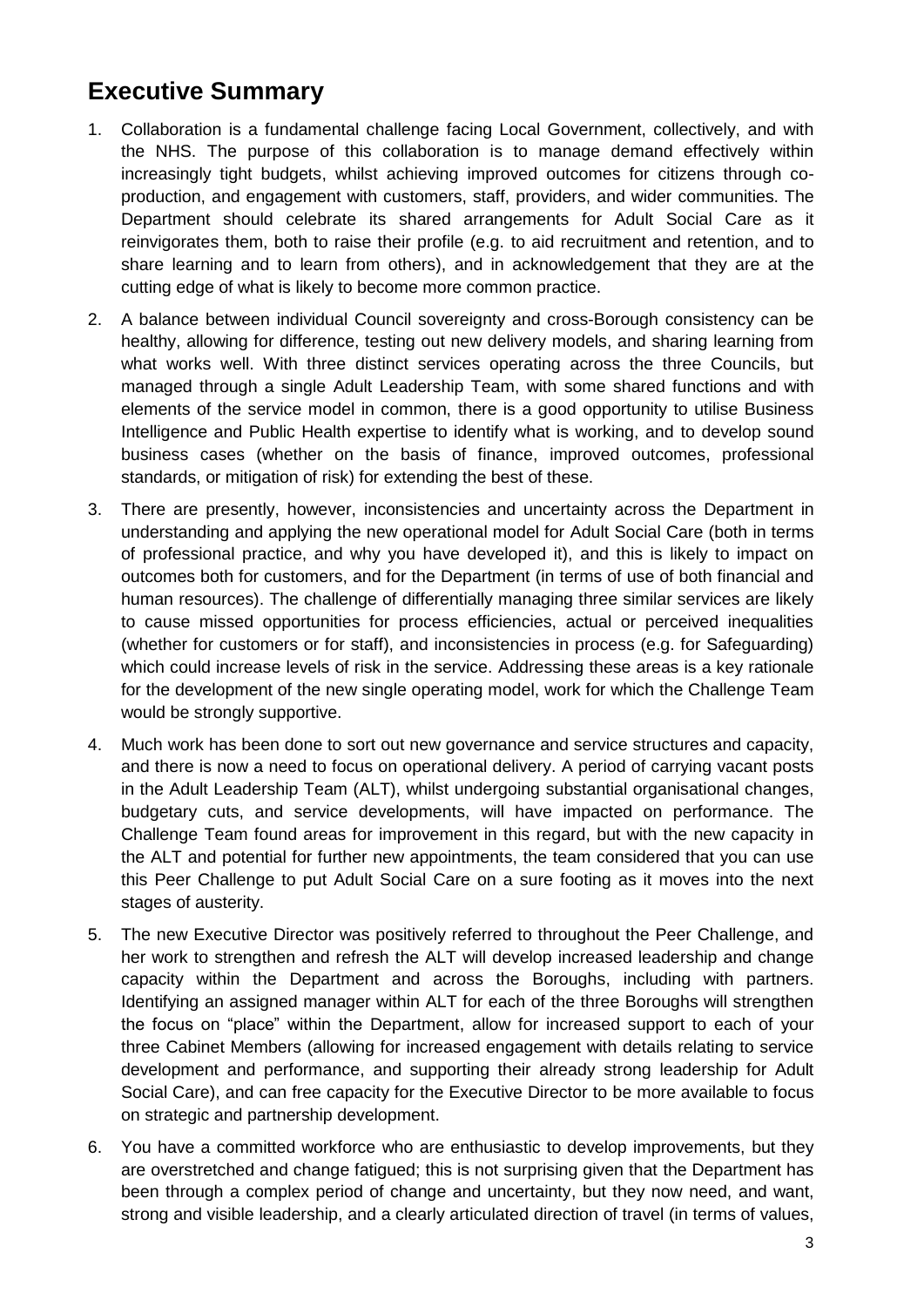purpose, and process). Your workforce is your biggest asset, especially in such a competitive market place, and active consideration as to how to maintain engagement with them, and to harvest their local and professional knowledge and experience, will be critical to moving towards developing strong outcomes for your customers, carers, and wider communities.

- 7. Alongside this there are some immediate organisational challenges which will need to be urgently addressed, relating to the new Managed Services Programme. This has led to delays in payments to customers, providers, and staff, and has increased the workload on managers at all tiers around what should be simple processes (e.g. authorizing annual leave, workforce planning, etc). You know that this is an issue, and are addressing it through the Corporate Management tier, but the Peer Challenge Team feel it is essential not to underestimate the risk that these problems pose if they are not addressed urgently.
- 8. We suggest that the platform for achieving excellence is a relentless focus on consistent, personalised social care, supported through enhancing capacity in local communities to prevent the need for care and support. In the former case the Department might look to refresh the commitment to personalisation, and by developing clear ownership of a core set of social care values; these can guide both service delivery, but also planning and decision making processes, in negotiation with partners, and across all the Councils' functions. For the latter, a focus from Commissioning on shaping the care market (including independent and Not-for-Profit provision) and a greater focus on increasing access to community assets will support more enabled communities.
- 9. The recommendations included in this report (both in summary at the end, and as more detailed areas for consideration throughout) describe a challenging programme of work, but the Peer Challenge Team felt that the Department is well placed to undertake it. You are not unaware of the various items we reflected back to you whilst on site and that are contained in this report; indeed, you have already begun to address many of them, and with some well underway. You now have the senior leadership team in place, and have good people throughout the Councils. This will be essential, as you will require stable leadership for the wider workforce, and a consistent focus on collaboration throughout. This will include across the three Councils (and more widely in Local Government), with the NHS, with your customers, and with your communities; but you have a strong track record of collaboration, it is what the Department stands for!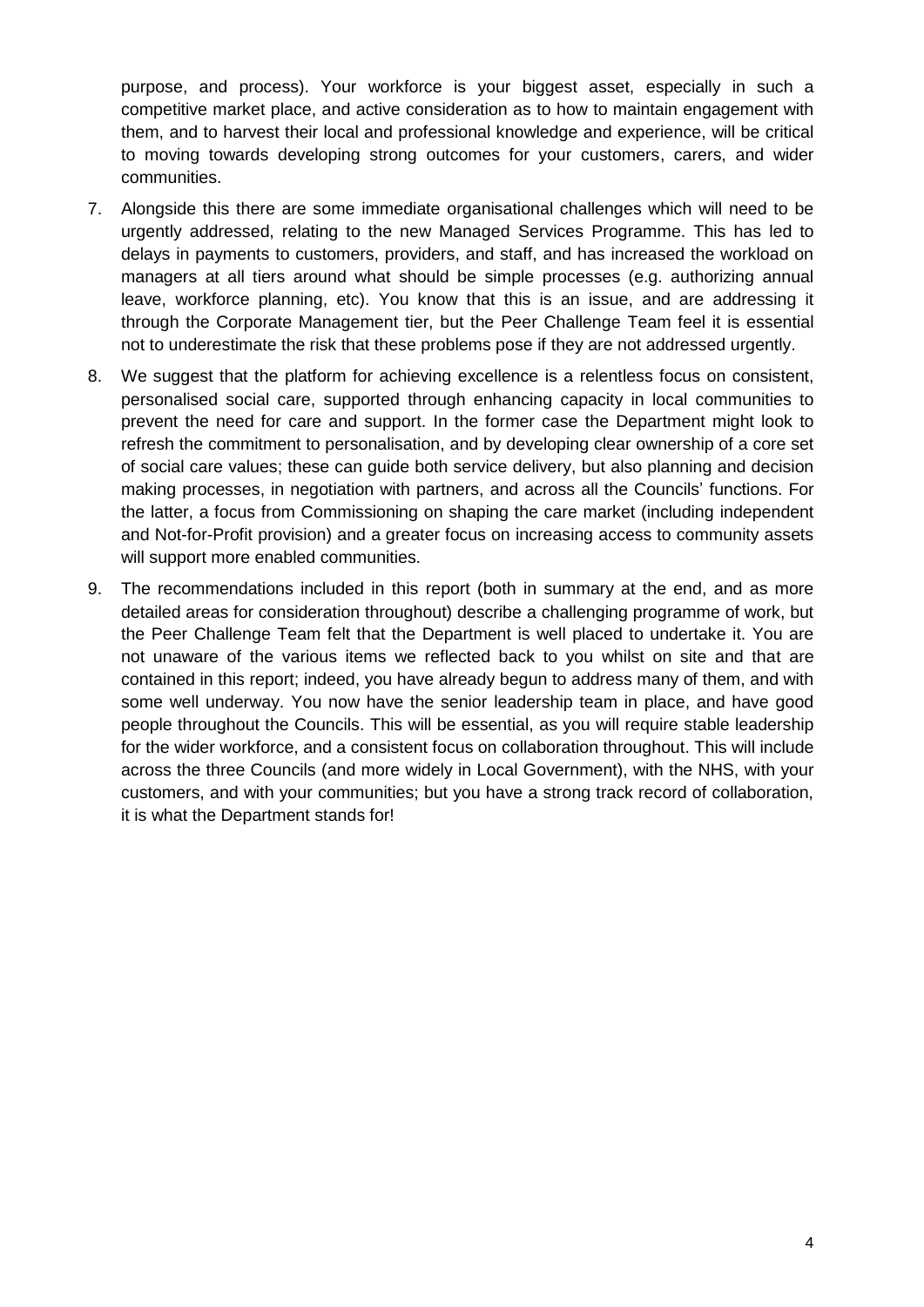# **Background**

- 10. Adult Social Care in the London Borough of Hammersmith and Fulham, the Royal Borough of Kensington and Chelsea, and the City of Westminster (the Councils) asked the Local Government Association (LGA) to run an Adult Social Care Peer Challenge as part of Sector Led Improvement in the Boroughs.
- 11. The LGA were contracted to deliver the Peer Challenge process based on their knowledge and experience of delivering this type of work for over ten years. The LGA sourced the members of the Peer Challenge team and provided off-site administrative support. The LGA is delivering this work on behalf of the Councils, and the outcomes are owned by them.
- 12. The members of this Adult Social Care Peer Challenge Team were:
	- Lead Peer **Peter Hay**, Director of People, Birmingham City Council
	- Senior Adviser Peer **Andrew Cozens**, LGA Associate
	- DASS Peer **Mike Houghton-Evans**, formerly Manchester City Council
	- Expert by Experience **Clenton Farquharson**, Deputy Chair, Think Local Act Personal
	- Member Peer **Councillor Simon Blackburn**, Leader of the Council, Blackpool Council
	- Member Peer **Councillor Izzi Seccombe**, Leader of the Council, Warwickshire County Council
	- Senior Officer Peer **Jo Carmody**, Head of Adult Safeguarding and Quality Assurance, London Borough of Hounslow
	- Senior Officer Peer **Tony Dailide**, Assistant Director, Promoting Independence, Leicestershire County Council
	- Senior Officer Peer **Brigid Day**, Head of Commissioning and Improvement, Reading Council
	- Senior Officer Peer **Brian Frisby**, Director of Prevention, Personalisation & Professional Standards, Adults and Health, Derby City Council
	- Senior Officer Peer **Jonathan Lillistone**, Head of Commissioning, Children's, Families and Adults, London Borough of Southwark
	- Senior Officer Peer **Pratima Solanki**, Lead Commissioner, Families, London Borough of Waltham Forest
	- LGA Challenge Manager **Chris Rowland**, Local Government Association
- 13. The team were on-site from  $8<sup>th</sup>-12<sup>th</sup>$  June 2015. The programme for the on-site phase included activities designed to enable members of the team to meet and talk to a range of internal and external stakeholders. These activities included:
	- initial case file audit:
	- interviews and discussions with Councillors, officers, and partners;
	- focus groups with customers, carers, providers, managers, practitioners, and frontline staff;
	- the reading of documents provided by the Council, both in advance of and during the Challenge; this included a self-assessment of progress, strengths, and areas for improvement against key areas of business.
- 14. The Peer Challenge was based on the LGA / ADASS Adult Social Care Key Themes, but focusing in particular on the following scoping question:

### *The Adult Social Care Shared Services in the London Borough of Hammersmith and Fulham, the Royal Borough of Kensington and Chelsea, and the City of Westminster*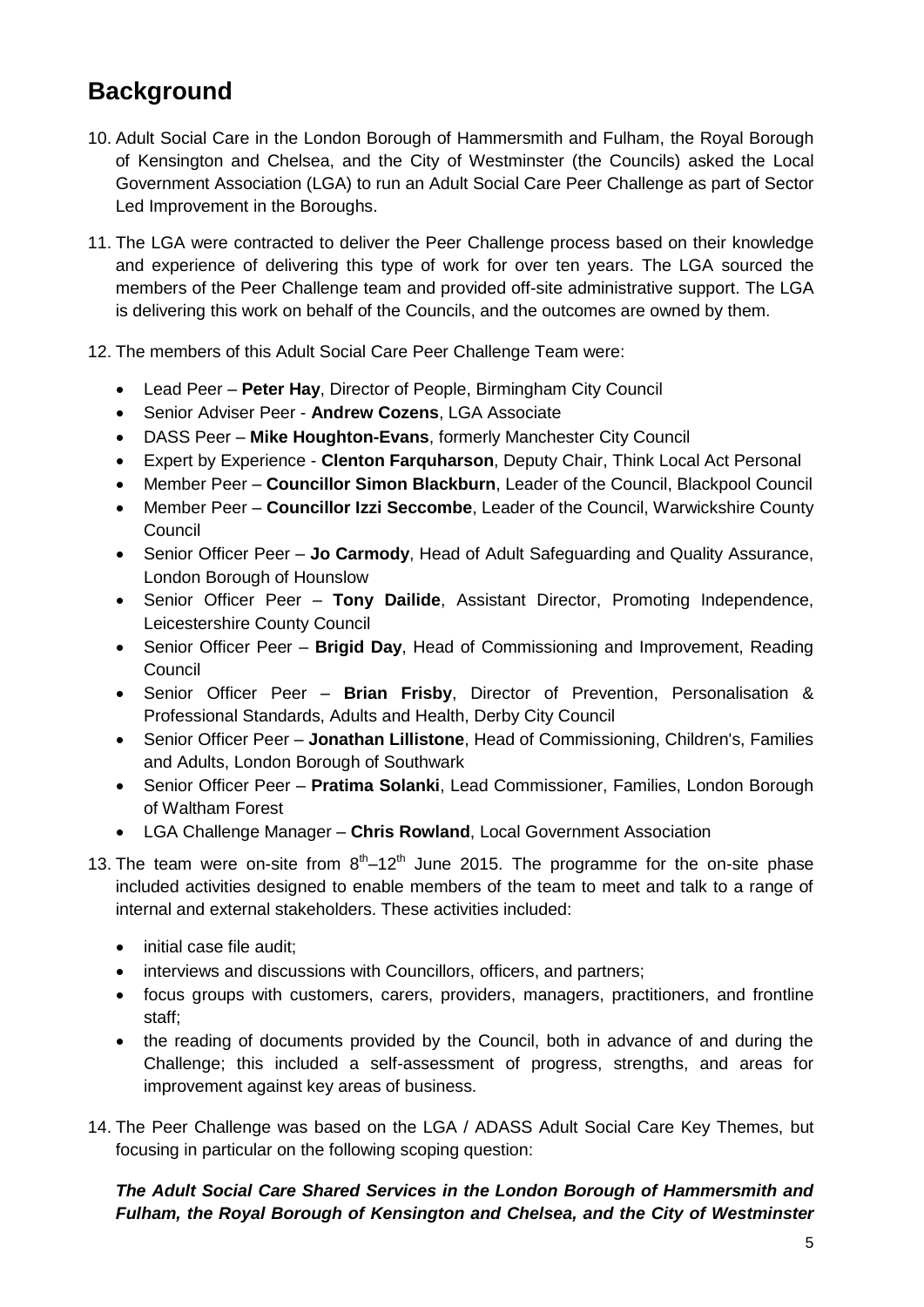*have scoped the present Peer Challenge with particular focus on the following four questions:*

- *a. To what extent has the department developed effective partnerships at both strategic and operational levels that will enable us to deliver the services which our customers need and on which good outcomes depend, including preventative services?*
- *b. To what extent will our new operating model support and enable customers to achieve improved outcomes, maximizing independence and reducing reliance on long-term care and institutional care?*
- *c. What behaviours and attitudes do the review team see in staff that would a) benefit, or b) hinder, the realisation of improved outcomes for customers?*
- *d. Are the governance arrangements for the design and implementation of our new operating model robust enough to enable the transformation of services to be fit for the future?*

The Challenge Team grouped evidence with reference to these questions, and this report is structured around them.

The intention of a Peer Challenge is not to deliver a formal judgement, so this report does not suggest a definitive response to the above questions. However, what it does offer is an overview of key findings, with the intention of supporting the Councils to form their own view, and for Adult Social Care to continue its improvement journey where necessary.

- 15. Peer Challenge is not an inspection; instead it offers a supportive approach, undertaken by friends – albeit 'critical friends'. It is designed to help an authority and its partners assess current achievements and areas for development, within the agreed scope of the Challenge. It aims to help an organisation identify its current strengths, and examples of good practice are included under the relevant sections. But it should also provide an organisation with a basis for further improvement in a way that is proportionate to the remit of the Challenge, and recommendations where appropriate are also included within the relevant sections. All information was collected on the basis that no recommendation or finding is directly attributed to any comment or view from any individual or group. This encourages participants to be open and honest with the team.
- 16. The Peer Challenge process offers an opportunity for a limited diagnostic approach to material which is provided (whether through written materials, on-site interviews, focusgroups, or observations), as well as a critical appraisal and strategic positioning of this material. However, the level of "assurance" (whether of quality, outcomes, good / poor practice) which can be provided through this format is strictly limited: a Peer Challenge is, whilst intensive, not comprehensive; it reflects a balance of opinion from within the team, based on the available material. Peer Challenge is not therefore an alternative to inspection, or indeed, to routine or exceptional internal quality assurance, and the Councils are strongly encouraged to continue such work, hopefully informed by the findings of the Challenge.
- 17. The findings and recommendations in this summary report are based on the presentation delivered to the Council on  $12<sup>th</sup>$  June 2015, and are founded on a triangulation of what the team have read, heard, and seen. The report covers those areas most pertinent to the remit of the Challenge only, and has been structured around the questions outlined in the scope (above). Numbered notes relating to evidence, areas of uncertainty, recommendations, etc, are included in each section. The summary of headline *Areas of Strength* and *Areas for*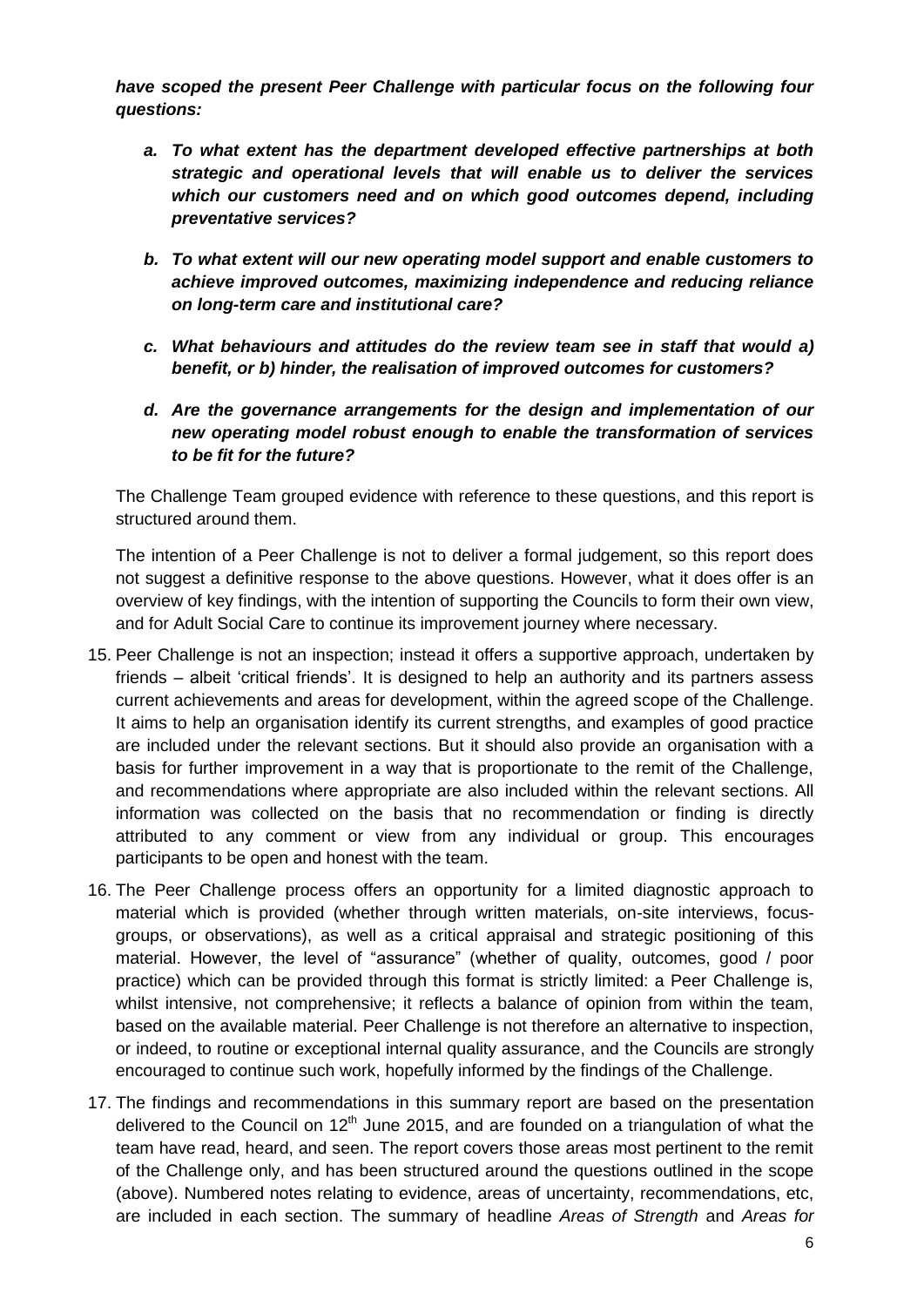*Consideration* relating to each question outlined in the scope have been included as an Annex at page 29, below; these remain as presented to the Councils at the initial presentation on 12<sup>th</sup> June, somewhat rearranged to bring key themes together and avoid repetition, but not significantly altered.

18. The LGA Peer Challenge Team would like to thank Councillors, customers and carers, staff, and representatives of partner agencies for their open and constructive responses during the challenge process.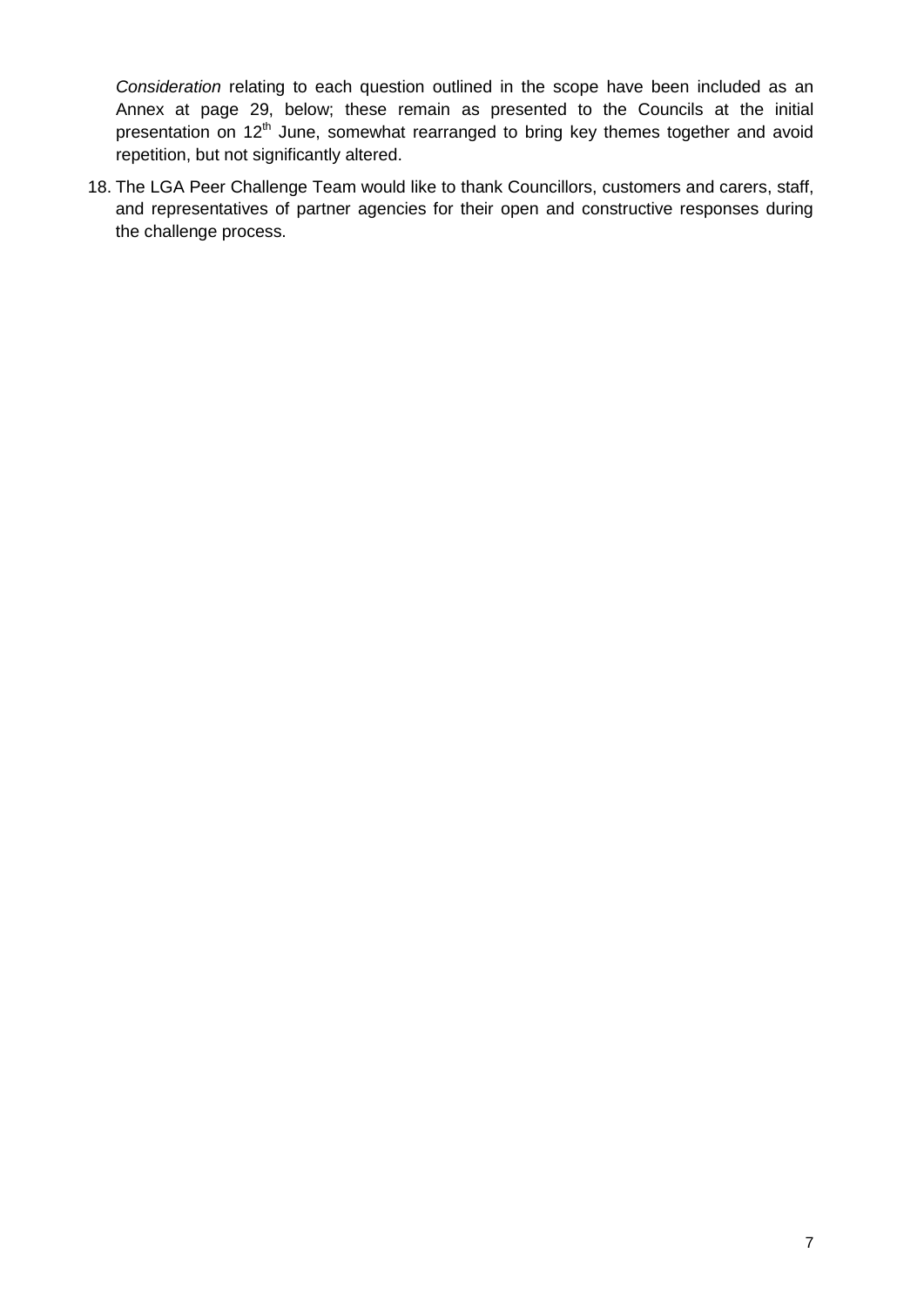# **Context**

- 19. Adult Social Care in the London Borough of Hammersmith and Fulham, the Royal Borough of Kensington and Chelsea, and the City of Westminster is provided by agreement across the three Boroughs, underpinned by a Section 113 agreement, and with some elements (e.g. Commissioning, Organisational Development) provided as a shared service. These arrangements have been in place since 2012, and are mirrored in Children's Services. They have a high profile, often referred to as the "Tri-Borough", but this title understates the complexity and diversity of the various shared service arrangements (and aspirations towards multiple collaborations across Local Government and with partners) between some or all of these three, and indeed several other, London Boroughs.
- 20. The Peer Challenge Team witnessed a strong commitment to building on the existing arrangements, and were on balance supportive of the Councils doing so. The team recognised the essential importance of balancing issues of sovereignty with increased commonality / consistency where its benefits can be evidenced. The arrangements have to date had considerable success in streamlining budgets, and continue to offer opportunities for ongoing developments leading to further efficiencies, improved practice, and better outcomes for citizens in the Boroughs. The new focus on the identity of the three Boroughs as individual places is to be welcomed; given the strong commitment that we heard from all three Boroughs to joint working arrangements across the longer term, the additional locality focus can be the platform for getting the best out of place based activity, combined with the efficiency of the shared arrangements.
- 21. Senior leadership for Adult Social Care is hosted by the London Borough of Hammersmith and Fulham, with the Executive Director reporting to the Chief Executive. Capacity is now being strengthened in the Adult Leadership Team, with a number of previously vacant posts now filled. The vacant Director of Public Health post was in the final stages of recruitment whilst the Challenge Team were on-site (and we understand has now been appointed), and a new senior post – the Director of Whole System Integration – has recently been appointed. However, considerable workforce and recruitment / retention pressures remain across both Adult Social Care and Public Health at all levels, and there has been significant staff turnover and vacancies in key posts over recent years which has impacted on delivery.
- 22. The three Boroughs have significant health and social inequalities across their small geography; they are densely populated, with a mobile population, and an extremely expensive property market (which impacts on citizens and staff alike). In common with other authorities around the country the service has witnessed significant reductions in its budgets over recent years (£39.8m across the three Boroughs over the 2012-15 period, plus savings of £16.2m in 2015/16 (and modest underspend in each Borough's Adult Social Care budget), with a further £45m savings planned over three years to 2017/18). In addition to budgetary pressures arising from austerity, significantly increasing demand for social care will also challenge the Department unless this is proactively addressed. This has placed considerable pressures on the Department, some through service reductions, some through changes relating to them, some (perhaps) through the differential responses to Adult Social Care and wider services in the three Councils.
- 23. Importantly budget setting and control remains sovereign to the three Boroughs, and there is the ability to deliver to the separate policy requirements of each Council, including differential budgetary decisions across the Department (e.g. free homecare in Hammersmith and Fulham, or the Royal Borough of Kensington and Chelsea providing a local service offer to customers based on what was previously "Moderate" under FACS).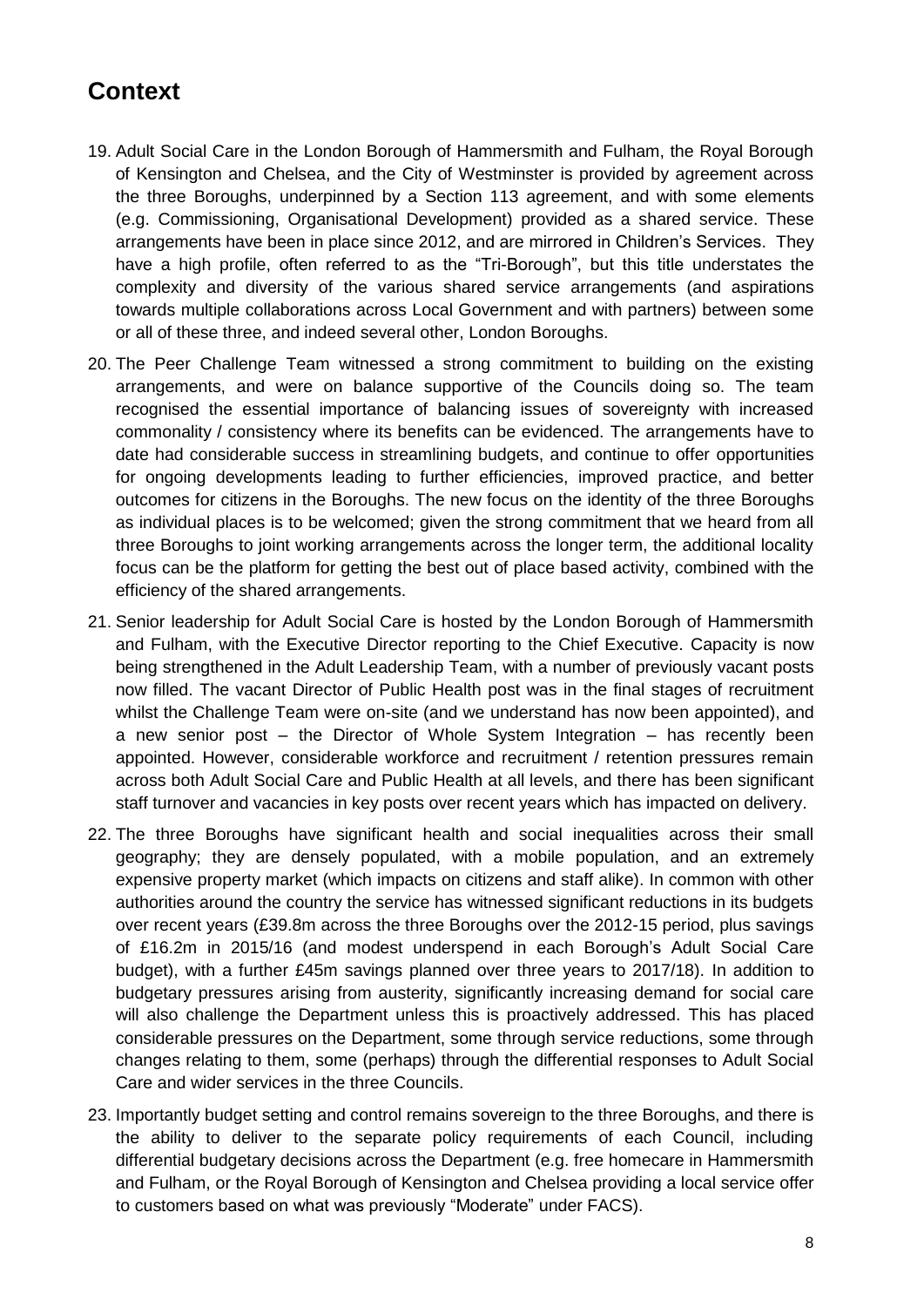- 24. At the time of the creation of the Tri-Borough arrangement all three Councils were Conservative controlled. In 2014, Hammersmith and Fulham changed control in the Local Election and the new Labour administration has taken the opportunity to reflect on their position. The three Councils now operate with three Chief Executives, but have shared Executive Director appointments for both Adults and Children's Services. There is a broad consensus across the three Councils about the further development of sharing services and resources, and indeed towards further development of such arrangements more widely in the local area, including with other neighbouring Boroughs. Whilst the Peer Challenge Team noted some differences in how this might best fit with each Borough's political vision and direction (for instance the City of Westminster has a strong focus on economic wellbeing and public sector reform, the Royal Borough of Kensington and Chelsea on prevention, and the London Borough of Hammersmith and Fulham on addressing inequalities of outcome) this is to be expected, and offers potentially fruitful opportunities for learning across the Boroughs.
- 25. Adult Social Care works with a complex set of health partnerships, including three noncoterminous CCGs, and multiple acute, mental health, and community providers and strategic partnerships; such complexity is challenging for closer integration of Health and Social Care. Whilst there has been progress in some areas – the Community Independence Service being a good example of integrated service development – the new Director of Whole Systems Integration will play a critical part in enabling a strategic approach to integration within the framework of whole system service redesign.
- 26. Alongside implementation of the Care Act, and development of Better Care Fund plans and agreements, preliminary work has been undertaken to develop what is described as a new operating model and a customer journey; this work has included a number of recent diagnostic and mapping exercises, and the present Peer Challenge has arguably been asked to consider the progress against these. To deliver on the new model the Service has developed an ambitious transformation programme, and identified the need to reinvest capacity in the Department (including at least one new senior management post), and has developed a successful bid against Council reserves to support delivery of this.
- 27. All of the above has taken substantial focus and resource, and it would be surprising if it had not impacted to some extent on current performance. It was noted that there has not been a Local Account produced for the past year, which most councils are continuing to do, and you might consider reinstating this as means to reflect on and drive up your performance going forwards. For instance, the percentage of customers receiving a personal budget as a percentage of those receiving support is lower than comparator groups and below England average (Section 5 *Referrals Assessments and Packages of Care* (RAP) comparator reports for 2013-14 for each Borough); and the percentage of people saying they felt safe and secure was below the London average. There are some variations in performance across the three Boroughs as would be expected (e.g. higher rate of Delayed Transfers of Care (DTOCs) in the City of Westminster, or lower levels of Reablement in the Royal Borough of Kensington and Chelsea – both of which might reflect the relative stages of development of integrated working with the NHS). Satisfaction levels and complaints also vary between the Boroughs (with a higher proportion of complaints about reductions in service in the City of Westminster, or a higher proportion about attitudes of staff in the London Borough of Hammersmith and Fulham). All of these could offer fruitful material for learning across the Boroughs.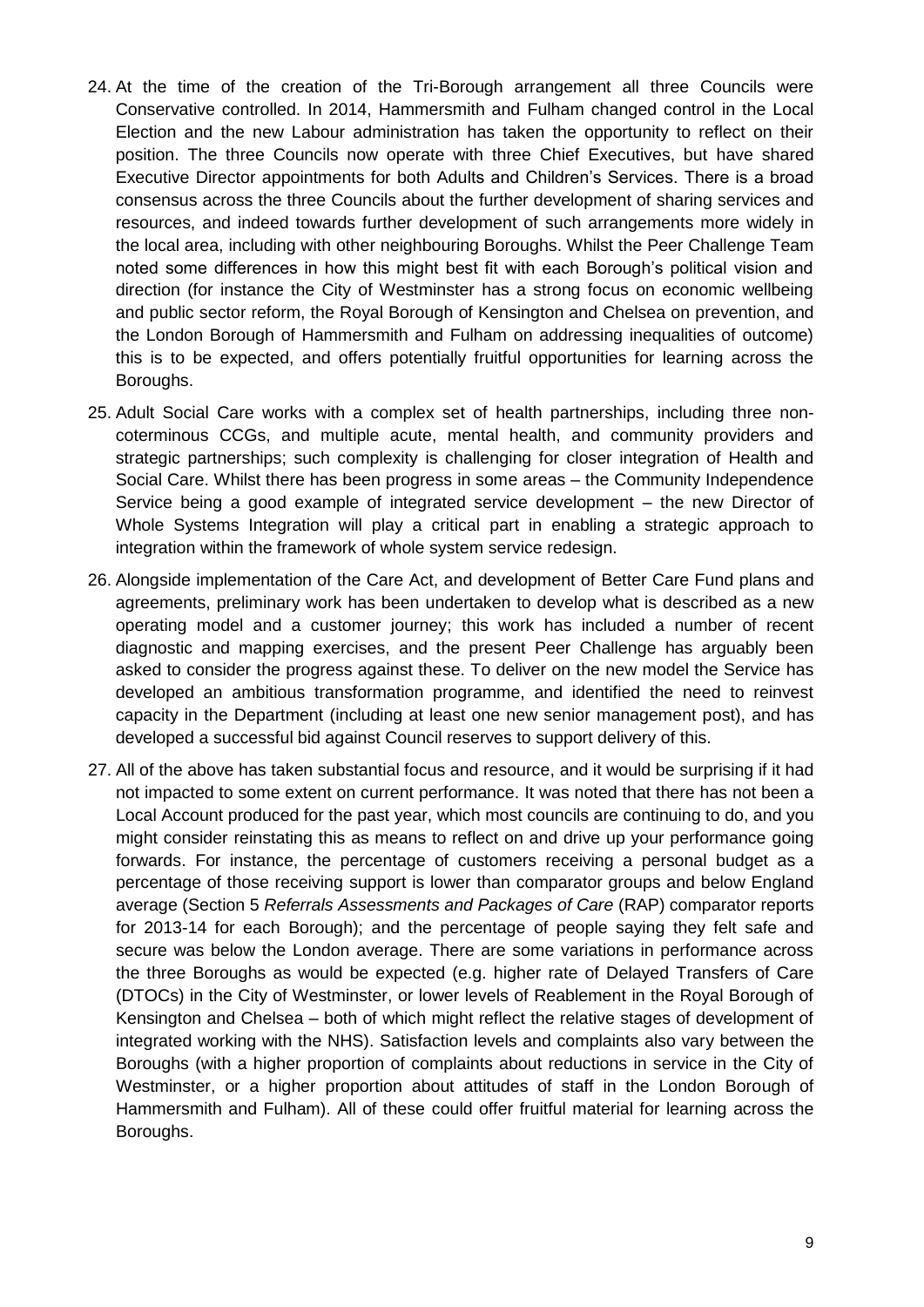## **To what extent has the department developed effective partnerships at both strategic and operational levels that will enable us to deliver the services which our customers need and on which good outcomes depend, including preventative services?**

- 28. Within and across the three Boroughs there are some strong and effective strategic arrangements which could facilitate the development and sharing of best practice, with focus on people and place. Current delivery arrangements enable the piloting and development of new service models, and further work could be undertaken to identify how to roll out such learning / best practice (wherever it is found) at pace.
- 29. There is evidence of good and mutually beneficial working with housing partners, aimed at developing effective housing solutions for older and vulnerable adults (including a strategic approach to the development of supported and ExtraCare housing). There are 'green shoots' that can be further developed, for example the effective development of ExtraCare schemes in partnership with a local Housing Association in the Royal Borough of Kensington and Chelsea, and other targeted preventative services with Open Age and Age UK to reduce demand on statutory services. The Councils could benefit going forward from some further work on demand modeling and a clear Housing Strategy for vulnerable adults (including further development of the position on ExtraCare housing), which could then be conveyed to providers though the Market Position Statement.
- 30. The Councils are developing an Early Intervention and Prevention Strategy and this is recognised as a good opportunity to harness and realign the Public Health offer for Adult Social Care. Development of this strategy will support Social Care to keep pace with growing demand within a reducing budget; it will also support moves towards a community asset-based approach, in recognition that this is a way to bring about change for prevention and early intervention, and to manage demand (i.e. in recognition that the "customer journey" starts in advance of a referral to statutory services). The Challenge Team would suggest that a wellbeing approach be promoted so that people are encouraged to be more self-sufficient, make healthier choices, and adopt lifestyles that may make them less dependent on social care support in the longer-term future. Prevention is closely linked to the wider Public Service reform agenda and as such will be strengthened through wider engagement; the closer integration of Public Health within the commissioning unit will enable the better application and utilisation of Public Health intelligence and resource.
- 31. Your commissioning capacity and connecting networks are limited, and this puts your ability to effectively shape and develop the market at risk. You have already begun to address this internally, but to support this work you might also consider what other local and national resources might be available to you (e.g. consider joining ADASS London Commissioning Network).
- 32. More market information is needed to develop and inform local Adult Social Care commissioning plans; not only is this needed to shape the future market but also to demonstrate to providers that decisions are transparent and well informed. The Councils and their partners would benefit from information on the provider market being more accessible, and brought together and held in one place so that it can be accessed and analysed more easily. By collating information on what and how much is being commissioned (as well as what services are already being provided that may not be formally commissioned), intelligence can be developed on the diversity of the marketplace, as well as the capacity of the market to deliver what is specified through commissioning. A more systematic approach to knowing what is happening in the whole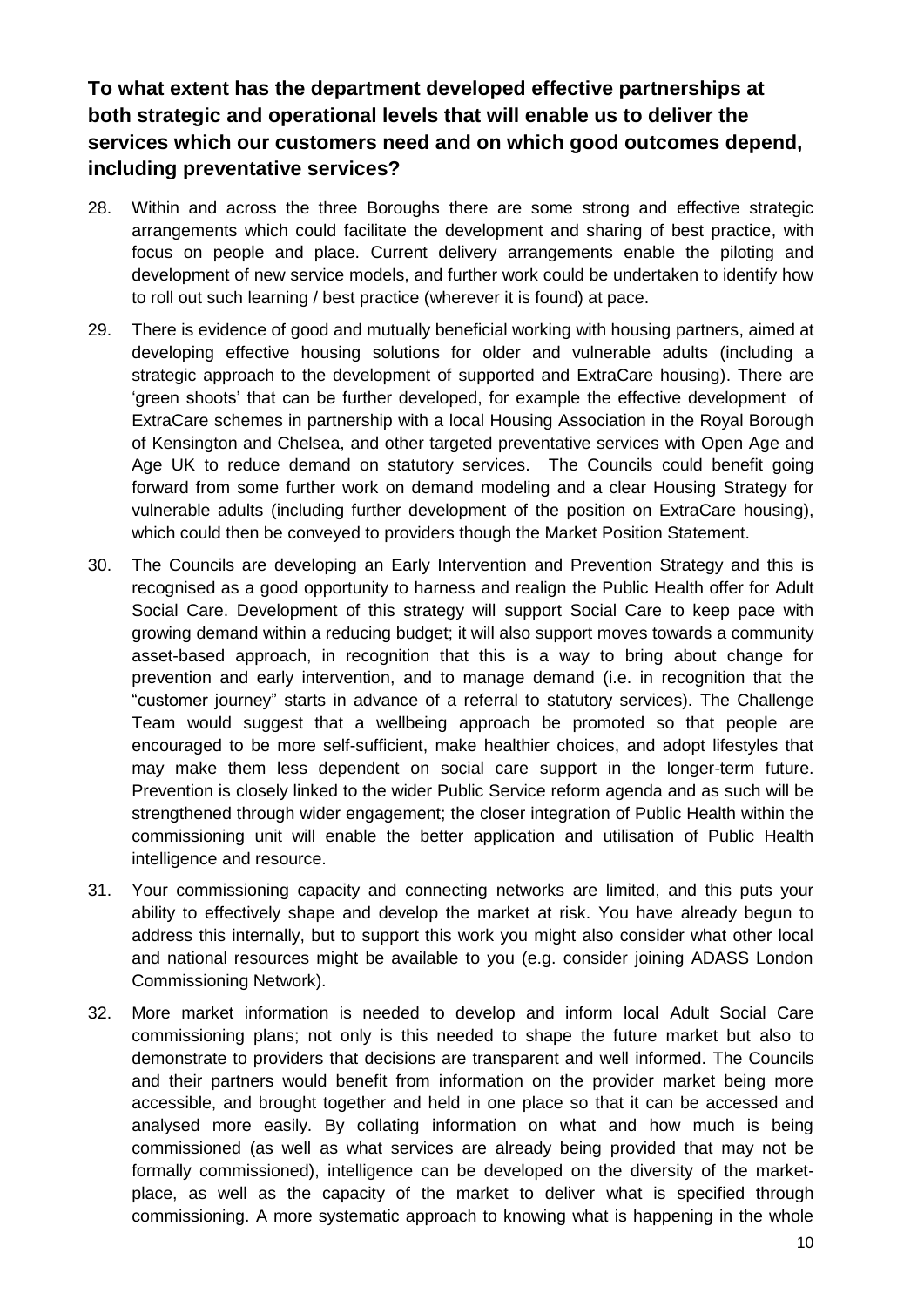market would assist the Councils to address issues such as out-of-Borough placements due to lack of supply. An emphasis on mapping wider market implications against future demand, included in the Market Position Statement (for example demand forecasting and profiling of future care needs), will help determine if there is sufficient supply of provision such as nursing home care, ExtraCare, and supported living across Health and Social Care.

- 33. More could be done to allow information and intelligence from frontline staff ("microcommissioners") to be fed back systematically to Commissioners; some staff have experienced a lack of connection since recent changes / reduction in capacity (the Peer Challenge Team was told in this regard that "we don't know who to speak to anymore"). Formalised systems would enable learning to be targeted on specific areas of need / gaps in the market, both now, and to support any future needs. Similarly, the use of customer information, and knowledge of outcomes from use of Personal Budgets, needs further development to ensure that the impact of interventions and their outcomes can be used to drive future change. This should include consideration of how complaints (and comments / suggestions) are used to influence improved outcomes; it is important to both customers and staff to be able to see that customers' wishes are being listened to and that they are kept informed of the outcome of their engagement (e.g. through Support Plans which are owned and signed off by every customer and carer).
- 34. Recent Care Act Guidance stresses that the focus should be on people not process when commissioning care services; the emphasis is on co-production and shaping the market for choice and quality alongside people who use services and providers. There is potential to improve arrangements for co-production and joint working with customers and carers, and, together with partners and other stakeholders, you could take advantage of the new on-line tool developed by *Think Local Act Personal*, to help with this work. Increasing engagement was a key theme from the people we met; they said that they needed to feel listened to so that they could build confidence and trust in their relationships with the Councils. We received some clear messages from customers, for instance: "We would love to work with you. It won't be a moaning shop, it will be true co-production without fear." And: "please be open and transparent, don't try and get everything right until you tell us things". The Peer Challenge Team recommends that a systematic approach needs to be adopted and embedded so that it becomes routine for people to be involved at every stage of the commissioning cycle. This will build up trust between the Councils, partners, providers, and customers so that meaningful co-production can take place. There are some existing mechanisms which you could build on to develop this area (including the Joint Carers Partnership Board which is established and due for review), and it would be worth considering developing a Reward and Recognition policy, perhaps based on existing National guidance: *The principles and practice of service user payment and reimbursement in health and social care - A guide for service providers, service users and carers*.
- 35. There is some good evidence of co-design, shared funding and joint commissioning. However, whilst there are examples of co-production this is not yet embedded practice, and whilst this appears to be an issue primarily related to lack of commissioning capacity and consistency (rather than commitment or belief) further work may be needed to consolidate this. This is an area which can be a key strength for Social Care as a way of working, and an essential skill which you can bring to your partnerships. It is important that your focus on collaboration does not lead to a dilution of the distinctive functions and values that Social Care offers, and the imminent appointment of the Director of Whole Systems Integration will give you the necessary leadership capacity.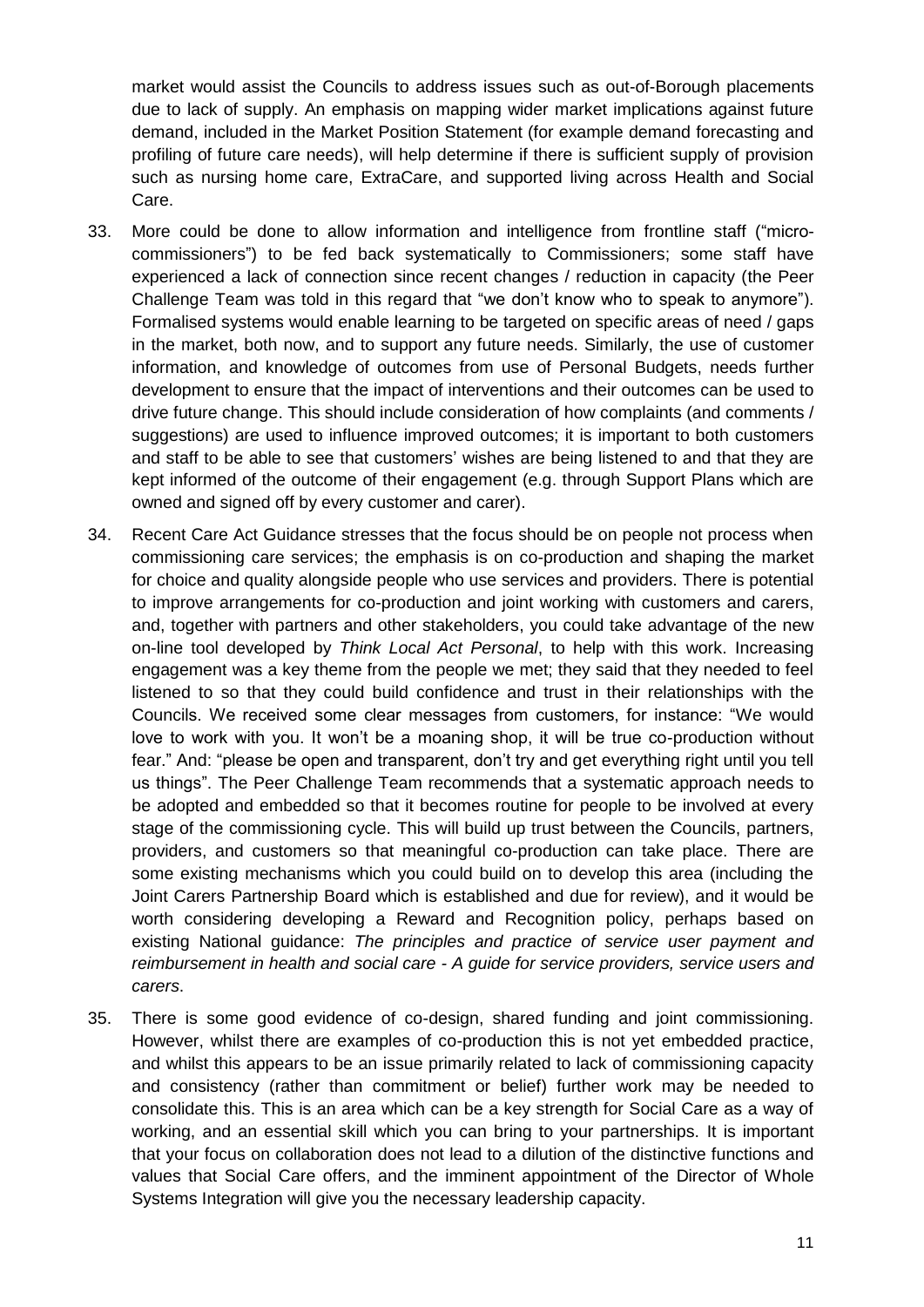- 36. The NHS is a key partner, and local representatives whom we met were clear about the benefits of engaging and working with the Councils and would like to see scale and pace towards closer alignment of Social Care, community health, and mental health. Over the last 18 months you have achieved productive partnership working with NHS partners, building on the extensive work in developing collaboration with the wider NHS over recent years; this has ensured early sign off for the Better Care Fund (BCF) and the development of jointly funded innovative services. Examples include the Community Independence Service (CIS), and most recently the design of the new Home Care contract which has an outcome focus, and is designed to meet both Social Care and some Health Care needs, thereby releasing capacity for qualified nurses, allowing customers to receive care through single rather than multiple visits, and developing integrated career pathways for homecare and healthcare workers locally. The present Peer Challenge was not asked to focus on Mental Health, so was less sighted on how partnership working with your two Mental Health providers is developing; however, the Challenge Team felt it was important to emphasise the importance of this provision, including across the wider service (and preventative) offer to older and disabled people. Mental Health services sit at the heart of the development of integrated place-based Health and Social Care teams and services, and this may be an area for you to consider as part of a future Peer Challenge or internal review.
- 37. Some of your independent sector providers demonstrated their eagerness to work with commissioners to add value and "increase their bandwidth". Providers told us: "we have some fantastic local services, committed to develop services with commissioners and customers which are local and easily accessible". They sometimes felt however that innovation and partnership working was not being fully facilitated by the commissioners (e.g. "it would be good to hear back directly from [other providers]…so that we can address issues quickly and work together to maintain the person at home"), and more may need to be done to engage with them, especially in developing the social care market. Some comments to the team included: "we would like a strategic partnership: continuous co-producing, co-designing rather than just being brought in for particular projects." And: "let's not break what is not broken, develop services with us and our customers which are local and easily accessible – not something that is *one size fits all*".
- 38. Relations between the Voluntary Sector (in its various roles e.g. as provider of services, or voice of local communities, customers, or carers) and Adult Social Care generally appear to be working well. The Voluntary Sector has a seat at the Performance and Accountability Committee (PAC) in Hammersmith and Fulham, and on the Health and Wellbeing Boards in all three Boroughs. You have Compacts with the Voluntary Sector in all three Boroughs, but these are now a few years old; you might consider refreshing these as a means of improving engagement, and clarifying the role of the sector in early intervention and prevention, and potentially improving their ability to leverage external funding into the Boroughs.
- 39. As a strategic partnership the Adult Safeguarding Board is well organised and well led. The Independent Chair is building strong and effective engagement with the Children's Safeguarding Board, the Health and Wellbeing Boards and the Community Safety Partnerships, thus ensuring safeguarding of adults is widely understood. There appeared to be some overlapping interests and responsibilities between these Boards and we would suggest that it would be beneficial if you developed a clear description of the relationship between them.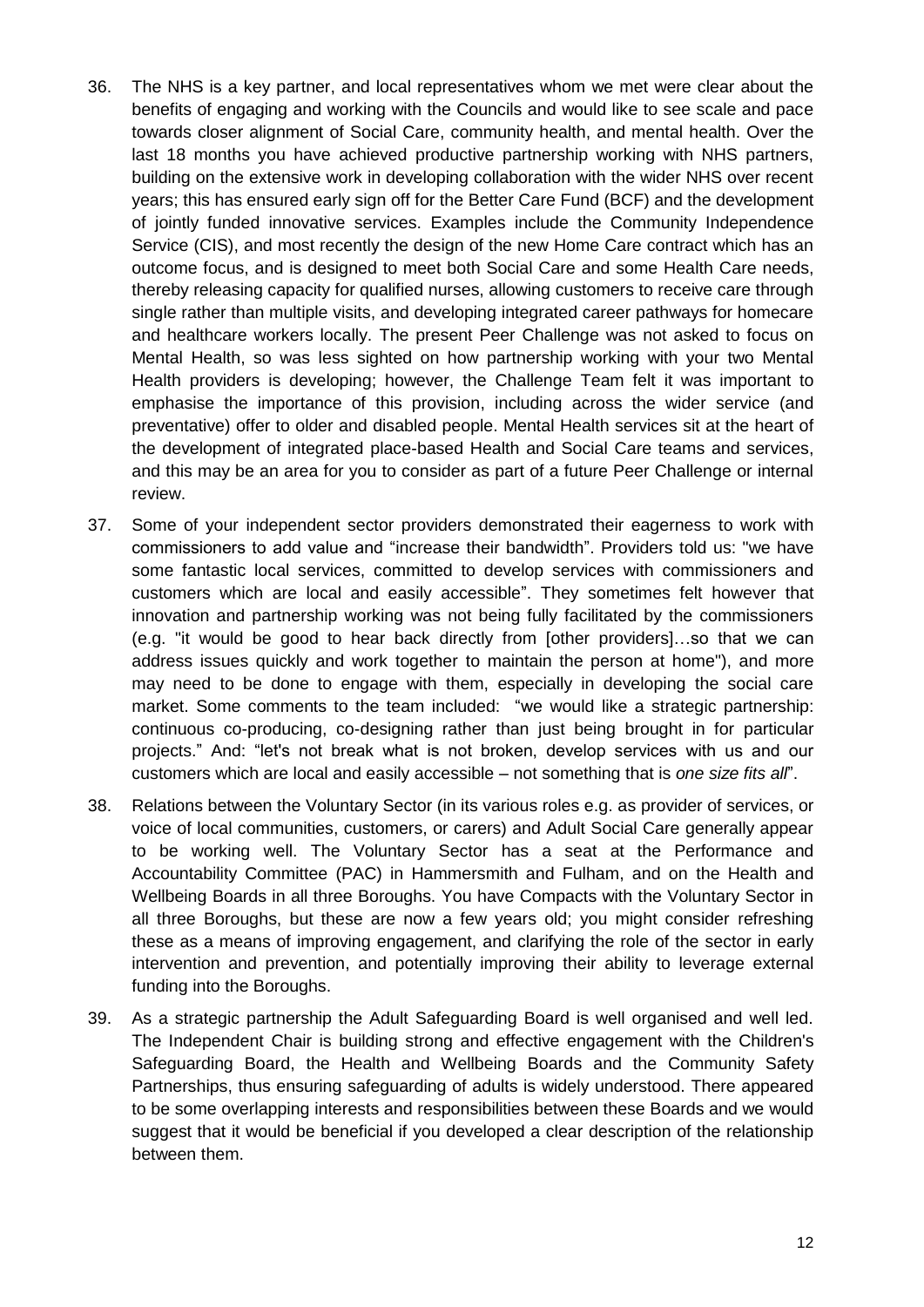## **To what extent will our new operating model support and enable customers to achieve improved outcomes, maximizing independence and reducing reliance on long-term care and institutional care?**

- 40. The need for transformation and cost savings is well understood, and there appears to be enthusiasm that the new operating model will help achieve efficiency savings, and cost avoidance over time. The Adult Leadership Team and Cabinet Members recognised that the new arrangements had helped to mitigate savings which would otherwise have been required from frontline services. There were several examples of staff looking to find ways of refining the questions used and information given at the first point of contact to ensure that a prompt and effective service was offered: for instance colleagues in one of the Community Independence Services (CIS) were constantly looking to adapt and develop their response to customer need; and teams providing long term and complex responses were looking for ways to use resources imaginatively and effectively.
- 41. There is an emerging single standardised way of doing things, focused around the idea of "the customer journey"; redesigning the customer journey from the front door through to the long term response is clearly reflected in the development of the CIS ahead of other services, and in the development of People First as an online gateway. However, the Peer Challenge Team recommends that you develop a simple and compelling narrative about people's lives, not just the customer journey, and about what you are trying to achieve and for whom. This needs to include values and approaches including personalisation and coproduction, and be accessible and engaging for staff, partners, customers and carers. When asked, few people we met could describe what the customer journey was and what it meant for customers and carers; as a result they could not say what the overall direction of the service was and how it fitted within the Department as a whole, the political vision for each Borough, and what success would look like. We think that a short paragraph of overall aims would greatly assist. From what we heard this could be along these lines: *We aim to provide all the information people need to plan their own care and support and help build communities that care; to prevent crises and when they occur make sure people go to the right part of our health and care system and are helped to regain their independence; and when people need long term care and support it is personalised and helps them to maintain a good quality of life*.
- 42. In addition, the Peer Challenge Team felt that this narrative needed to be developed on a whole-systems basis: work on the customer journey is too internally focussed (aiming to iron out issues of delay, disruption, gaps and duplication). On balance the team found "the customer journey" to be an unhelpful metaphor which suggests a linear process of engagement with the service which of course is not the case, with people touching on services at different points and times. The ambition of maximizing independence and reducing reliance on long-term care and institutional care will require work on and beyond the customer journey to develop a whole system emphasis on prevention and early intervention, and a focus on deflection from statutory services.
- 43. Although there is good partnership working with CCGs on the Better Care Fund (BCF) and CIS, there are real tensions about the long term funding for these, and around jointly funded placements and Continuing Health Care. CIS has developed and improved in partnership with the CCG in Hammersmith and Fulham over a number of years, and its roll-out is at the heart of BCF proposals; however, the Peer Challenge Team were concerned to hear that there was uncertainty about the continuation of funding after Year 1 (and the need to demonstrate its full value quickly). Roll-out and development of CIS is led jointly with the CCGs through the BCF Board, and it will be important that all three Boroughs, the CCGs,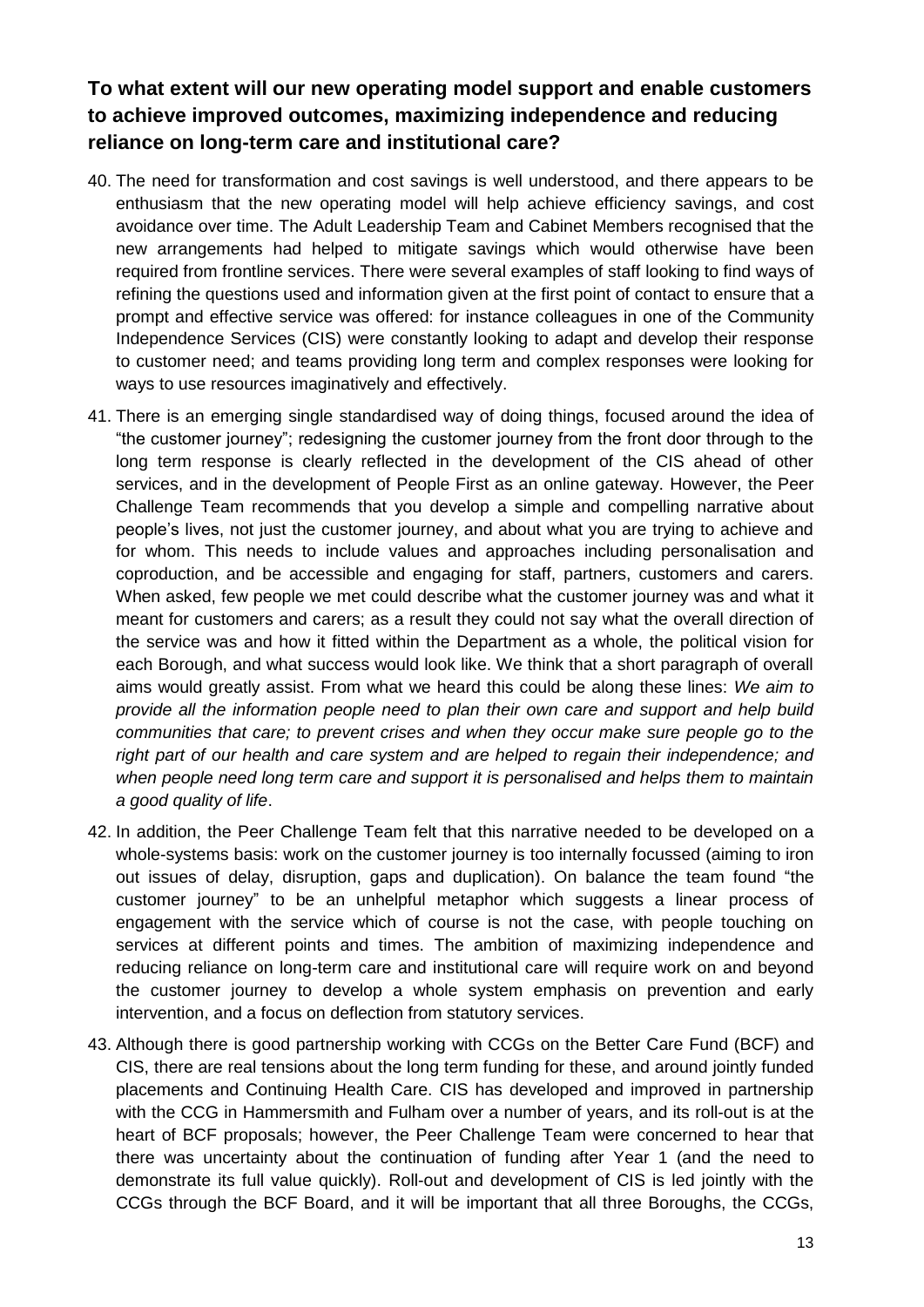and NHS providers, can continue to be involved in, and feel ownership of this ongoing development. More generally, it will be essential to build in strong evaluation of new delivery models and future use of the BCF to establish where benefits are accrued within the system, both to provide the evidence base for ongoing investment, and to support transparent mechanisms whereby savings resulting from partnership arrangements can be owned by the partnership, rather than by single organisations.

- 44. Consistent with the findings in the Charteris report in 2014, staff reported a number of operational obstacles to achieving a prompt delivery of services. Managers recognise these, and are trying to work across the gaps or develop workarounds (sometimes "getting the job done *in spite of the system rather than because of it*"); this could represent an area for relatively swift improvement (developing improved service resilience, and streamlining of processes) if learning can be shared across the Boroughs. For instance, we found consistent descriptions of repeated reassessment at the point of onward movement between teams, multiple waiting lists, and the screening of referrals by staff with an inappropriate skill set causing significant delays.
- 45. The People First website is being used increasingly by professionals (especially the Access and Long Term / Complex teams) and some Voluntary Sector providers on behalf of customers and carers. Once found, staff and other professionals report People First information and advice helpful to connect people to services and networks, consistently reporting that it provides a clear accessible source of data that enables them to provide timely information to customers across all three Boroughs. There appears to be some overlap between what People First does and what is still on each of the Boroughs' websites, and a risk that it may aim to be too many things for too many people – if staff rely on this in place of personal contacts it may inhibit their ability to facilitate more personalised outcomes. The website has much potential but needs to be developed and updated if it is to become core to your information and advice arrangements (we heard that it was not as user-friendly as it could be, staff within the service and from partner agencies describe some difficulties using the system unless they know exactly what they are looking for, and it was referred to as being on the edge rather than at the heart of operational practice). There may be opportunities to engage partners in health, housing, and other agencies who sign-post to preventative services, to develop this as a wider information and advice service and to consider on-line portals and e-marketplace products that more effectively bring in partners and self-funders. However, as a 'home grown' product it appears to be reliant on the commitment of two members of staff to maintain and develop it, so it may be a challenge to maximise technological and design opportunities within current resources.
- 46. Customers describe People First as a good idea but see it mainly as a resource for staff, and there is an opportunity to take a co-design approach to a remodelled advice and information service with People First as its flagship. The Peer Challenge Team suggests that further work will be needed to create a robust strategy that sets out the ambition for how such services could be delivered in the future (including through use of digital technologies), set within an advice and information / diversion context. Within this, consideration would be needed as to how to support your citizens (many of whom will not be digitally enabled) to move to online and digital media (e.g. smart technologies); you will probably need to continue to care for those who cannot or will not utilize these to ensure equality of access, especially amongst older people or disadvantaged groups within your community. For instance, a number of customers reported that they do not have Internet access and so need to rely on others to download information for them; some have visual impairments and are unable to use the system; similarly the service is at present only available in English, which inhibits those who do not have this as their first language.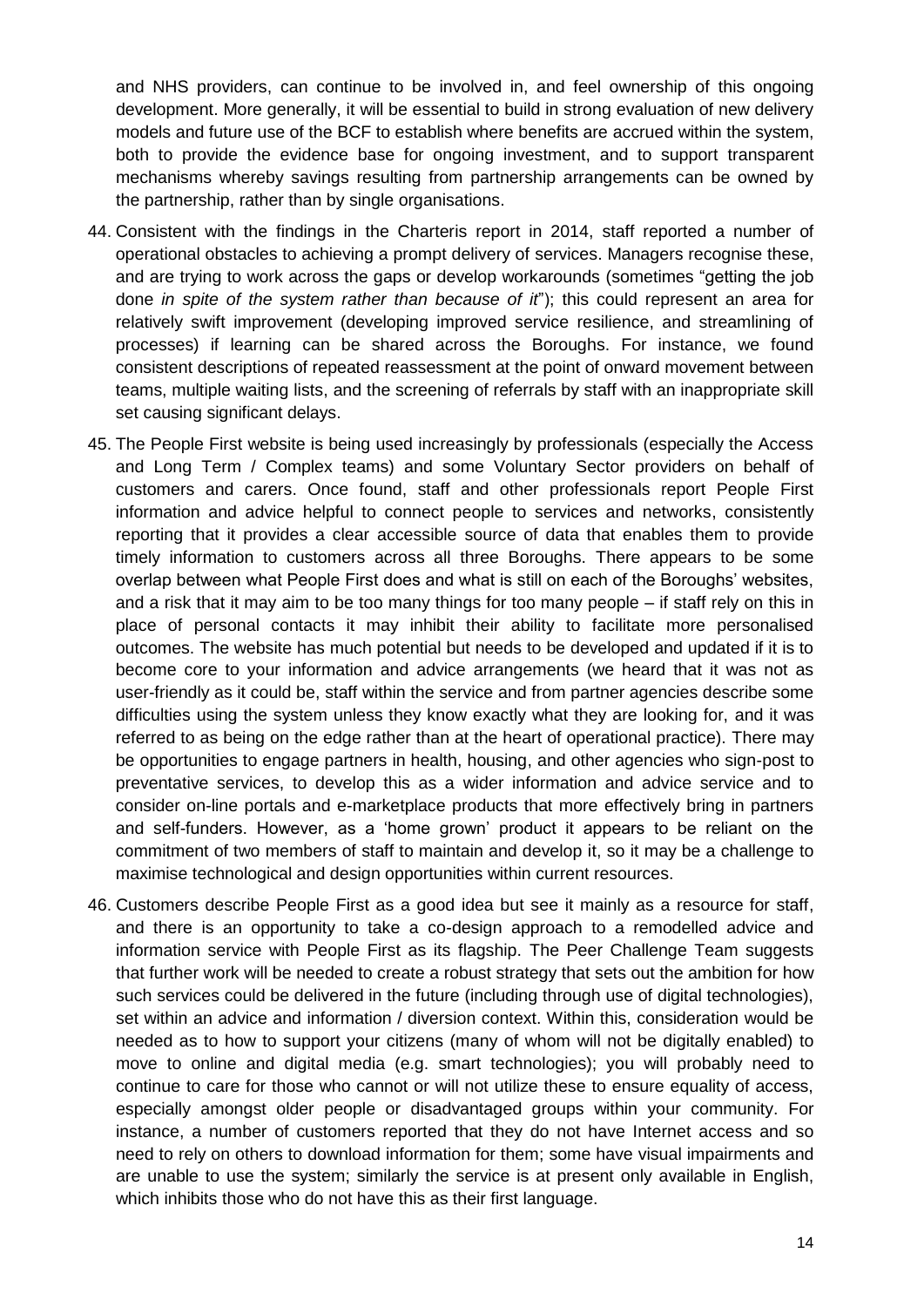- 47. Core elements of the service are well established; however, there is significant variation across the three Boroughs (in terms of team structures, names, and functions). For instance, the initial point of contact with the public offers an opportunity to offer preventative interventions including information and advice (currently reliant on People First); but at present each Borough employs a different operational model in this regard, ranging from all telephoned, e-mail and postal enquiries forwarded to qualified staff providing a duty response (consistent with an intake function partially within CIS), to a dedicated group of unqualified colleagues; in two of the Boroughs the service accommodates a duty function reflecting council arrangements for managing general enquiries. There is similar variation for parts of the CIS model according to local variation in operational arrangements within the Boroughs. CIS is a consistently recognised element of the operation of each Borough, but the role the service plays in reablement varies; whilst many people will leave CIS after a successful period of reablement, others will need to move onto contact with other services, and the workflow from other teams into CIS and out into long-term teams is inconsistent between the three Boroughs (and similarly for "referral back" to alternative low level / community services once customers have been reabled).
- 48. This will always and of necessity be the case to some degree for a service which is shared across different localities (let alone different Councils), but the ability to manage local difference whilst maintaining a clearly understood purpose across will be an essential foundation for future development. Developing increased consistency (where there are no specific locally driven rationales for difference) would enable greater clarity for customers, staff, referrers and other partners, and offer the potential for streamlining of processes across the service. Staff recognise this, and are already making comparison (regarding where they perceive things to be working more or less well), and indeed trying to make improvements based on this, or to develop shared expertise across the three; this is very positive and you could build on this "bottom up" approach to service improvement by empowering frontline teams to use improvement models (e.g. "100 day challenge" approach) to drive local partnership improvements, within an agreed overall framework. On a larger scale there is a good opportunity to utilize Business Intelligence and Public Health expertise to identify what is working, and to develop sound business cases (whether on the basis of finance, improved outcomes, professional standards, mitigation of risk, or recognised national or local best practice) for extending the best of these more consistently across the whole.
- 49. The Business Intelligence Unit is a highly regarded service that provides a range of performance dashboards and performance information. These are in the process of being revised to take account of the requirements of the Better Care Fund. We heard how these are used to brief teams on performance and to help identify variations. This could be used as the basis for data-led planning and project development at all levels in the Department to better focus services to customer needs, but should include prioritisation of front line management and performance information.
- 50. It is not clear to what extent the Councils gather and utilise feedback from customers and carers to improve outcomes across Social Care, the NHS, and other partners. The Peer Challenge Team were not able to identify any proactive requests for, and subsequent use of, information from people using services beyond the yearly mandatory data returns. Similarly while annual reports on complaints and comments are produced, these were less clear about how this would lead to or drive changed approaches as a result. Developing such feedback as part of regular Performance Information could provide a powerful tool for the Councils in terms of early indications of areas which might be problematic, or in which services could be streamlined or improved.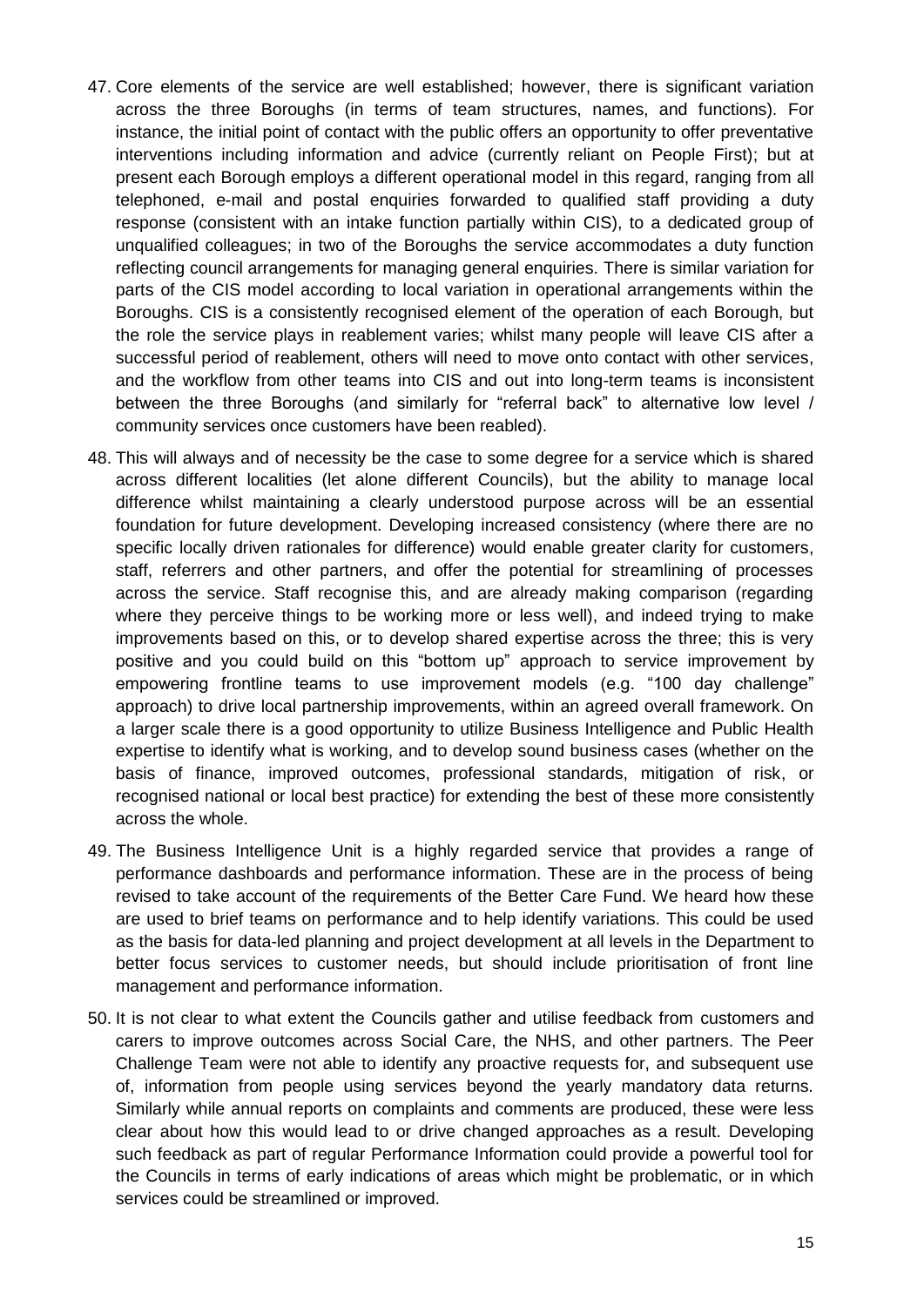- 51. It was unclear to what extent the needs of BME communities are being addressed. There was little prominence during the peer challenge on how minority and hard to reach groups featured in service planning and delivery, and we would recommend that this should be more prevalent in all aspect of Adult Social Care delivery.
- 52. More generally, people in receipt of services and their carers consistently reported a lack of engagement or effective communication. They described a lack of information about services for which they might reasonably have expected to be informed or involved. One person described their experience by saying "I learned how to get support through brute force and perseverance".
- 53. There is strong anecdotal evidence from staff in the hospital social work teams that referral to the Rapid Response Service within the CIS teams has a strong positive effect on outcomes for people leaving hospitals. Colleagues in the Hammersmith and Fulham CIS service provided a clear description of constantly refining and developing individual care plans, and evidence suggests that CIS in Hammersmith and Fulham (and associated activities in all three Boroughs) are making an impact for its end users. Improving relationships with local acute hospitals were also reported by staff, managers, and NHS colleagues whom we talked to.
- 54. Closer alignment or even integration of commissioning functions across Adults, Children, and/or Public Health could afford real opportunities, for instance in relation to homelessness and services for disabled people. Supporting commissioners to work more closely together could facilitate more effective use of market opportunities across all three Boroughs, with shared challenges addressed by exploiting shared strengths and gaps in services provision. A good example of how collaboration could offer new solutions to existing problems might be around homelessness (a significant challenge across all three Boroughs): there is currently a gap in housing for people unable to sustain a continued tenancy; while this results in having to make expensive residential placements in one Borough, a solution more reflective of the customers' needs and desired outcomes may be possible in another.
- 55. It is not clear, at present, that commissioning sufficiently supports the operating model: operational teams described no longer having a means of communicating with commissioners, whilst commissioners described a lack of communication with teams and providers, and a lack of engagement with contract managers. Commissioners also reported having to drop important engagement internally (within the department) and externally when their numbers reduced. Commissioning is not a back office function and whilst the Challenge Team were pleased to find that the recent significant reduction in capacity is now being addressed, the move to a more generic approach from specialist roles still risks leaving commissioners deskilled and disengaged from the wider department, something which will need to be proactively managed.
- 56. You should consider whether processes to coordinate information in relation to providers needs to be more robustly developed, with greater clarity regarding lines of communication, roles and responsibilities, and feedback between frontline teams and the different functions. The Peer Challenge Team understand that a policy has been developed describing how the quality of services should be managed, and that there are now six-weekly meetings to coordinate the response to patterns of referrals; however we did not at this time see evidence of the outcome or effectiveness of these arrangements, and the belief that this was an adult safeguarding function appeared to be held by some people working within the service. The regulations that accompanied the Care Act place responsibility for assuring the quality of services with commissioners, and states that there should be a clear distinction between commissioning, contracting, and safeguarding functions. At present some staff in the teams initiating home care and other services reported occasions on which they are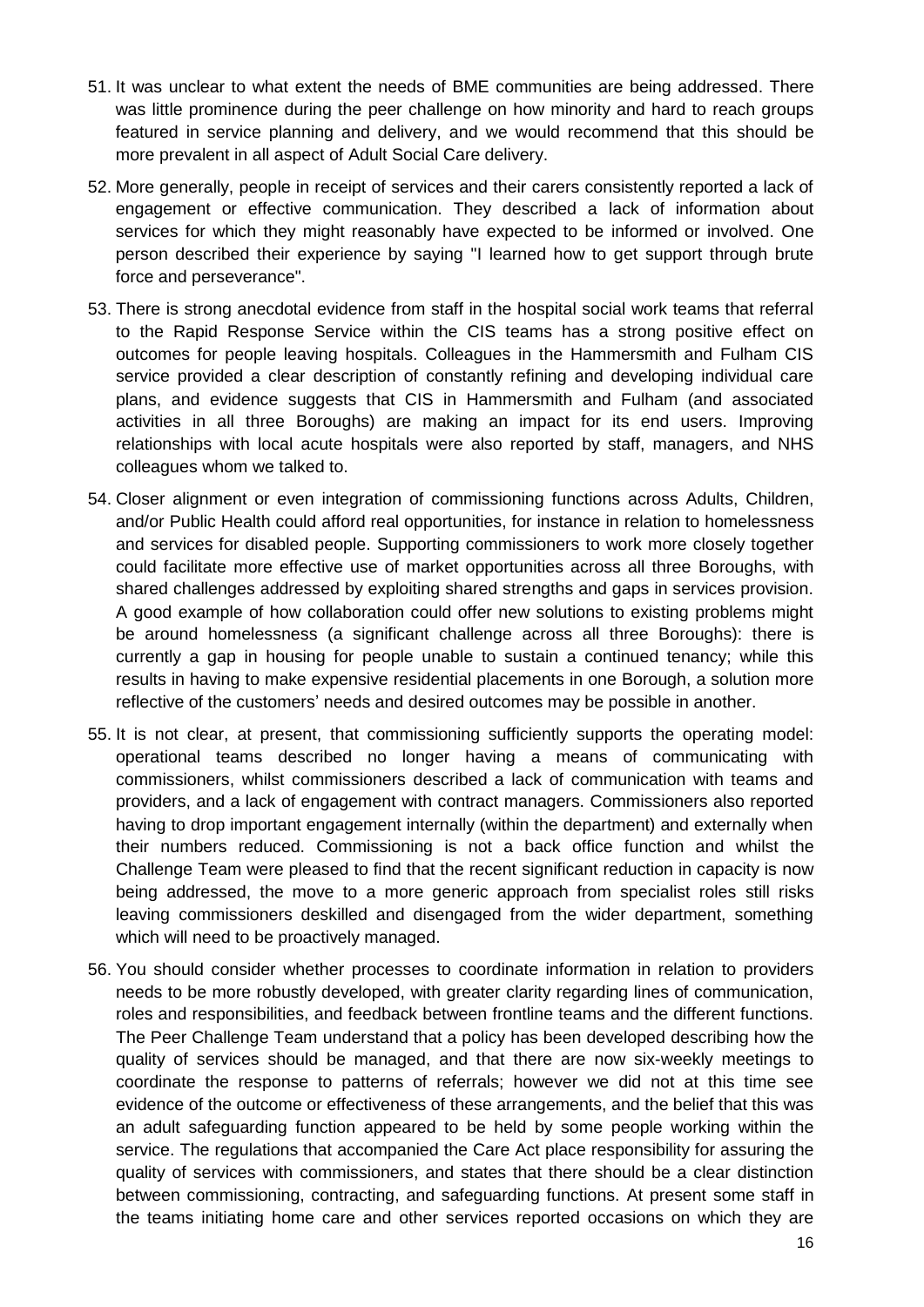aware of safeguarding enquiries in relation to specific providers, without necessarily knowing how to find out if any action was being taken, and that they believed they were obliged to continue making referrals to these services; this is damaging (potentially without foundation) to the reputation of the provider, and represents a potential risk to customers.

- 57. There are clear safeguarding processes which are well understood and owned across operational teams, and colleagues that engaged with the Peer Challenge readily described a consistent understanding of where responsibility rested at each part of the adult safeguarding enquiry process. It is important that any development of the customer journey continues to enable a clear ownership and continuity of responsibility for adult safeguarding. Although there appears to be some variation in the way in which referrals (in this instance adult safeguarding enquiries) were received from the public, there was a clear sense of ownership across all three Boroughs, and it is possible to track current adult safeguarding activity. Core professional practice is the bedrock of strong safeguarding practice, and this is reflected in the recording system which enables access to information and transfer between teams when required. Training and recording tools have been amended to be consistent with Making Safeguarding Personal.
- 58. Whilst a limited Case File Audit was undertaken as part of the present Peer Challenge, its focus was not on Adult Safeguarding, and we would strongly encourage the Councils to undertake a broader Case File Audit with a specific focus on this area (either as part of the routine cycle of peer audits, through the annual external safeguarding audit, or as a one-off audit), to assure themselves of consistent and quality practice. The limited audit suggested that there is some inconsistency in the standard of recording, and in care planning, and this is an area which you might seek to improve; there is also variability within the risk assessments for customers in social care, for which practice needs to be more consistent across all areas of delivery. More generally, we would encourage the development of a regular Quality Assurance process, building on your existing practice for annual external Case File Audits, and replicating in general professional practice the internal peer audit and feedback process which is already in place for adult safeguarding. This would help you to develop a more robust assurance of this area of practice (and more widely), and would both support adult safeguarding and the provision of a safe service, and improve the recognition of customers' desired outcomes.
- 59. The Executive Director has just become the National Lead for ADASS on Adult Safeguarding, reflecting well on the Department (and the Councils); this will offer an opportunity to raise your profile and look outwards both across London and more widely, and will offer learning, development, and networking opportunities for staff and partners.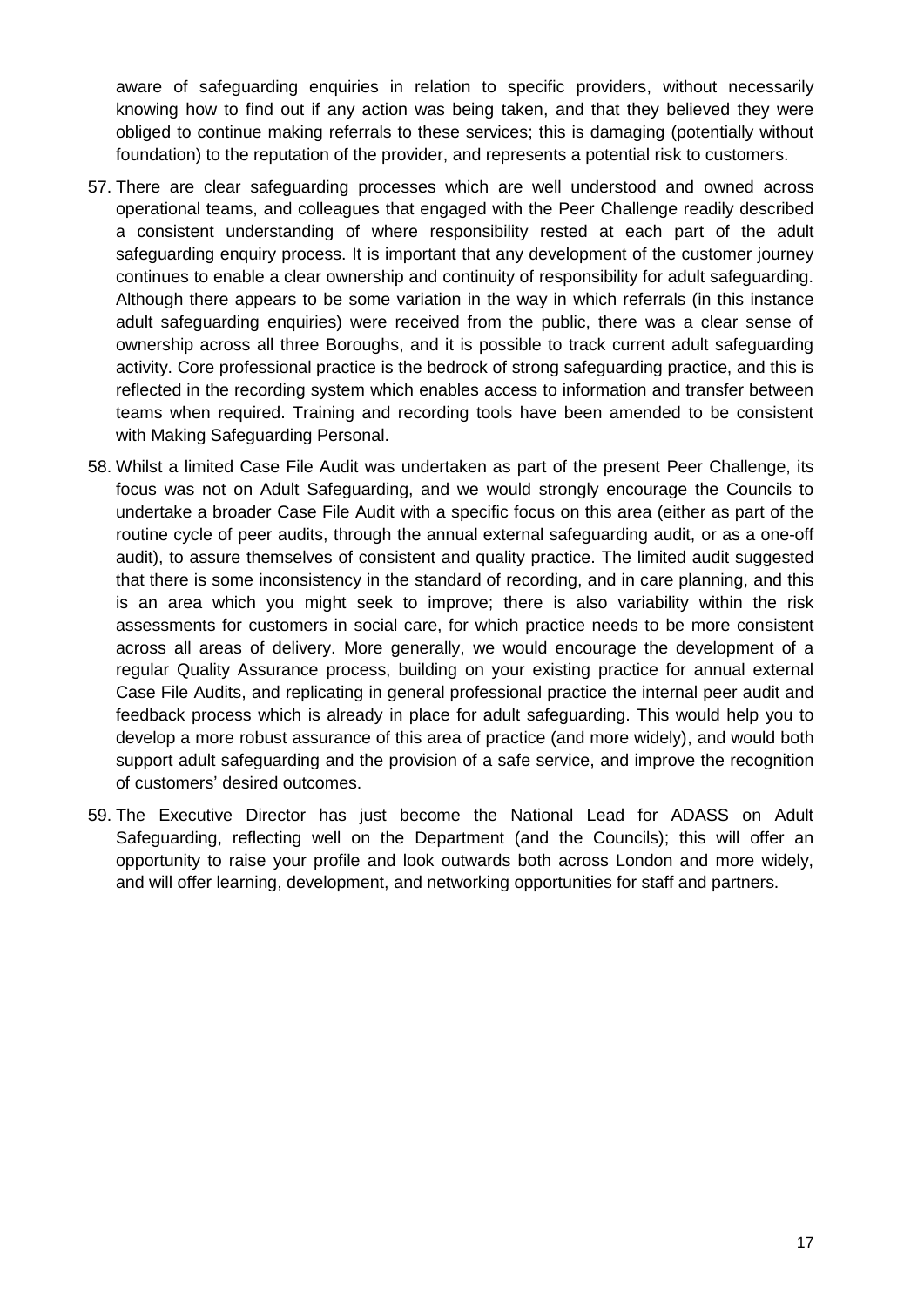## **What behaviours and attitudes do the review team see in staff that would a) benefit, or b) hinder, the realisation of improved outcomes for customers?**

- 60. A change in behaviour and practice is being supported where staff are involved in key projects, with evidence of good practice, collaborative working, and decision-making being empowered. The activity around CIS is breaking down barriers and moving people and practice away from working in silos to much more collaborative working; and relationships across professional disciplines and organisational boundaries are being strengthened through this and other initiatives (for instance the hospital pilot). This is making it easier to make collective decisions that can deliver better outcomes for customers and there is greater trust and autonomy between staff.
- 61. Overall, staff display a culture and attitude that appears to be committed and motivated to deliver good outcomes, and are focused on customers' wishes, aspirations, and need. The Peer Challenge Team found good examples of staff teams rising to the challenge of working differently, and staff seem generally focused on prevention; some customers reported receiving personalised and tailored service focused on their individual circumstances, and reported that staff are friendly and listen and have a good one-to-one approach.
- 62. However, effective communication to establish a clear and common narrative for all staff working in the sector will be essential if the transformation is to progress and succeed. Creating an easily understood and clear overall vision, set of values, and core purpose for Adult Social Care could be key to this, and the Peer Challenge Team considers that you would benefit from further attention to telling the story clearly. This needs to be communicated in a way that engages all staff and works towards a common understanding. It should look to build on the strengths exhibited by some teams – their motivation, commitment, and enthusiasm – so that this becomes a consistently displayed culture across all, with clarity about how positive attitudes and behaviours contribute to and fit into the 'bigger picture'. In particular a clear communication plan would help, developed and tested with those different audiences whom you may need to target, along with varying channels to reach different groups. This represents a significant challenge given the extent of reductions in your Departmental Communications budgets (we understand that you now have only two dedicated posts), but one which is of high priority.
- 63. The Peer Challenge Team noted that there appeared to be a lack of clear direction regarding the approach to Personalisation. A clearer message and consistent approach, supported by a common practice framework with targets for improving outcomes may help, including providing clarity on the role of and use of direct payments in some teams. We would recommend refreshing the approach using *Think Local Act Personal* and consider the *Making it Real* framework to re-energise and make further progress.
- 64. A focus on values was noted as emerging through a variety of collaborative working projects, and this would support the development of a whole systems approach. The approach within the CIS model in particular appears to be supported by a hypothesis underpinned by strong professional values, and linked to customer outcomes. This could be built upon to develop a wider system leadership approach to outcomes, values, and professional practice, an important foundation for system-wide workforce development, and perhaps the basis for implementation of the People Plan.
- 65. The Peer Challenge Team recommends that there should be a clear plan for culture and behaviour change with front-line managers and staff underpinning the direction of travel, and this needs to be resourced and led by experienced facilitation. Where there is an aim for integration this should include staff across agencies working and training together, to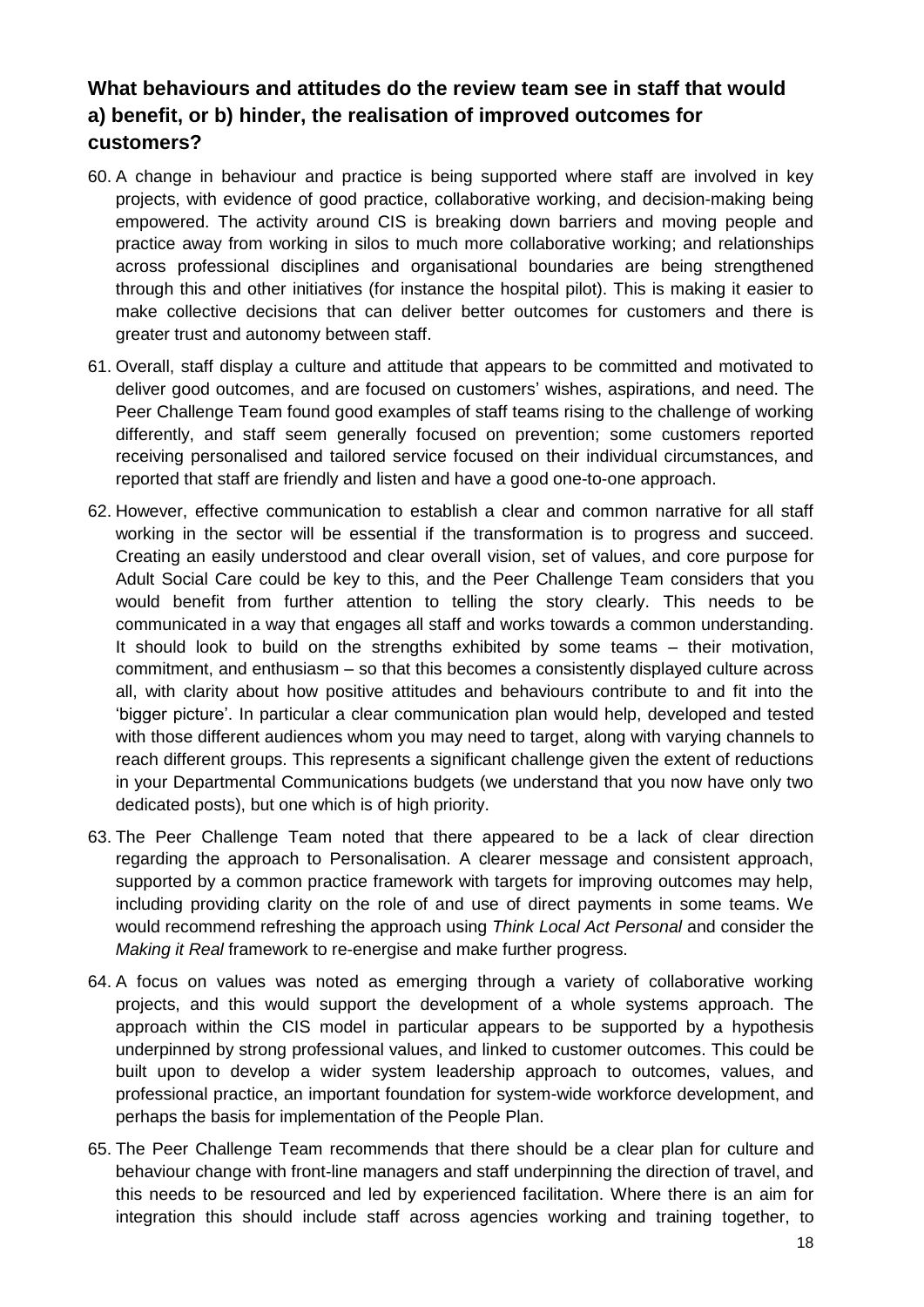produce joint standard operating procedures and ways of working. Work on behaviours would need to accompany this, and should be considered across the Department. The Challenge Team witnessed (and heard about) different cultures and attitudes to change in Adult Social Care, team working, processes etc, across the three Boroughs; and a strong commitment and identification from some staff to their own Borough. This is to be expected, and celebrated, in line with learning from what works well across the Department; but it also represents a challenge for implementing systematic service change across the whole, a challenge of which senior managers were aware.

- 66. A lack of clear professional standards risks holding back practice in the delivery of personalisation, leading to inconsistencies across the system in terms of customer and carer experience and outcomes. Consideration could be given to the development of Principal Social Worker and Lead Occupational Therapist roles working across the three Boroughs to support development and delivery of a common set of standards and practice guidelines, aligned to the overall vision and values.
- 67. This could in turn support and inform the development of an overall Workforce Development and Training Strategy that supports delivery of more integrated working, new roles, and working across professional boundaries, as well as developing the skills and competencies of key functions within commissioning. The strategy would benefit from taking a broader perspective that considers recruitment and retention issues and factors affecting the wider external workforce in commissioned services.
- 68. Managers across different tiers reported feeling they had lost opportunities to influence direction and development since the Boroughs had come together, and that the 'top team' seemed remote. 'We have lost the old and the new hasn't happened' was one comment. Some of these issues appear to be improving (on the basis of recent staff surveys – *Your Voice* 2013-15), but probably from a low point following a period of significant change and uncertainty (for instance, one person described things having been "more uncertain 18 months ago"). It will be important for the three Councils to demonstrate real progress in responding to these messages, and this should be central to the success measures associated with the delivery of the People Plan, and a visible commitment from senior leadership within the Department. The People Plan offers a good opportunity to address this area, and whilst this will be challenging given diminished resources in Learning and Development, it is essential given the workforce pressures that the Department faces in a competitive market place.
- 69. Greater collaboration is needed to develop wider ownership of the CIS model and this will be important to secure its successful roll-out. Engaging with front-line staff in all organisations will be key to this, since there is a risk that CIS roll-out may be perceived as an imposition of something "not invented here", thereby leading to staff resistance. Clearly articulating CIS and how it fits with an overall vision will be key, and its strong focus on reablement and prevention could be drawn out more; this will support system-wide focus and leadership for this approach beyond CIS teams, and go some way to addressing the risk of there being a disconnect from the wider system.
- 70. Staff were engaged in the early customer journey work (undertaken by Charteris) and some major commissioning projects, such as the Home Care tender. Further work could be done to enable all staff to see how their contributions have shaped the direction of travel by ensuring clear feedback is given on progress, impact and next steps. For instance, communication of the outcome of the customer journey work could be improved, with staff reporting a continual round of consultants' work, but limited feedback on the outcome of much of this (in particular the Charteris research). This was particularly pronounced at frontline and team level, some of whom remained unclear on the outcome of this work.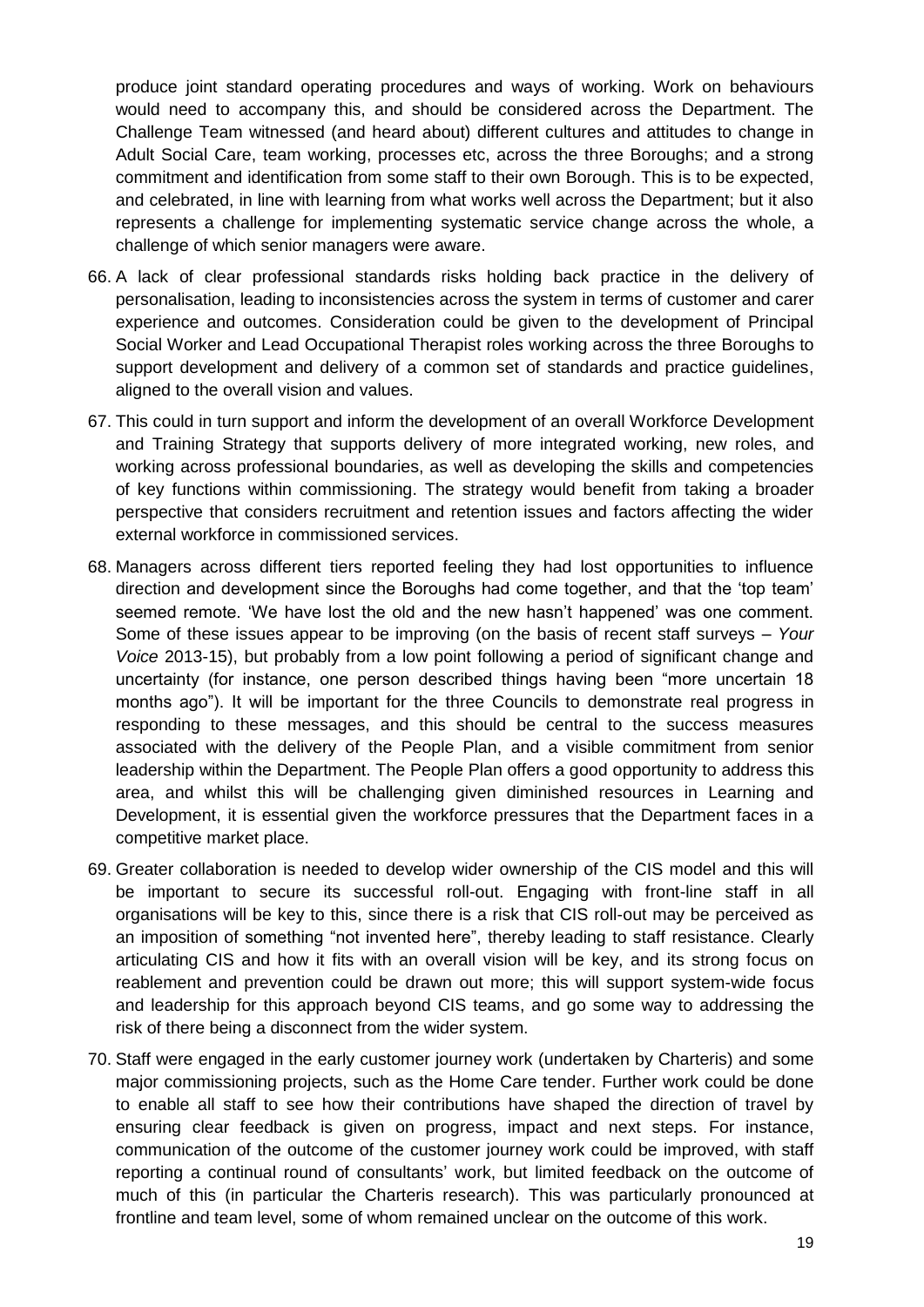- 71. This should be an ongoing focus as, whilst staff were generally clear about their individual roles and believe what they are doing is having a positive impact, improving feedback on major projects will be important to maintaining staff engagement. Creating clarity on how staff feed into changes and the outcome will be key to their success, and will support staff to feel empowered to engage with wider system change, and to own the impact of their contribution. For example, despite the review team identifying many positives in relation to CIS, there remained lack of clarity around CIS for some, and there is a risk that if clarity cannot be provided the good will and motivation that exists could be lost. This is important in the context of a general underlying theme that there had been too much change, that had to an extent been imposed, resulting in a workforce that is feeling under very considerable pressure and at times neglected.
- 72. Staff largely report being well supported at a team level with training and development opportunities available to them, but this is not universal. There were examples of staff being supported to gain professional qualifications, and to achieve learning and development through being involved in pilots and through access to the training opportunities and arrangements across the three Boroughs and with partners. However, there appeared to be some inconsistency in team level support and decision making (particularly around personalisation and personal budgets), and overall a level of change fatigue, which could begin to impact if not sufficiently addressed. Morale seems to be variable in different teams in different Boroughs, and whilst this variation may be as a result of different management styles, it might also reflect on where change (in a given context) has been experienced as positive, or conversely as challenging, or unwelcome, or "wanted but happening elsewhere". In general however, despite a level of change fatigue and increasing demands on a decreasing service, staff we met showed real energy and enthusiasm for delivering good services, and a willingness to participate in change that is focussed in this way and produces results they can see.
- 73. Positive staff behaviours and attitudes are compromised by processes and systems which could be streamlined and simplified. For example, Framework-i is configured differently in each Borough and duplication of effort was identified, impacting on customer and carer experience. Similarly, staff and managers reported delayed IT support, the need for improvements to be made to Framework-i, and a need to be able to cross-reference information within health IT applications. In common with many other local areas, lack of mobile working hinders joint work, and the lack of system integration is holding back ambitions around integrated working with health.
- 74. Finally, but essentially, there are some immediate organisational challenges which you will urgently need to address, relating to some of your wider shared service functions, including IT and HR; these are impacting on staff morale and time, and more widely on customer facing operations. In particular, the new Managed Service Programme was cited as having led to delays in payments to customers, providers, and staff, and has increased the workload on managers at all tiers around what should be simple processes (e.g. authorizing annual leave, workforce planning, etc). We heard examples of where staff were being paid incorrectly, and of carers still awaiting payments several months after assessments; and numerous examples from a range of staff teams describing IT system issues, including lost data, systems being unavailable for extended periods of time, issues with telephone systems, and lengthy response times to help-desk queries. You know that this is an issue, and are addressing it through the Corporate Management tier, but the Peer Challenge Team feel it is essential not to underestimate the risk that these problems pose if they are not addressed urgently.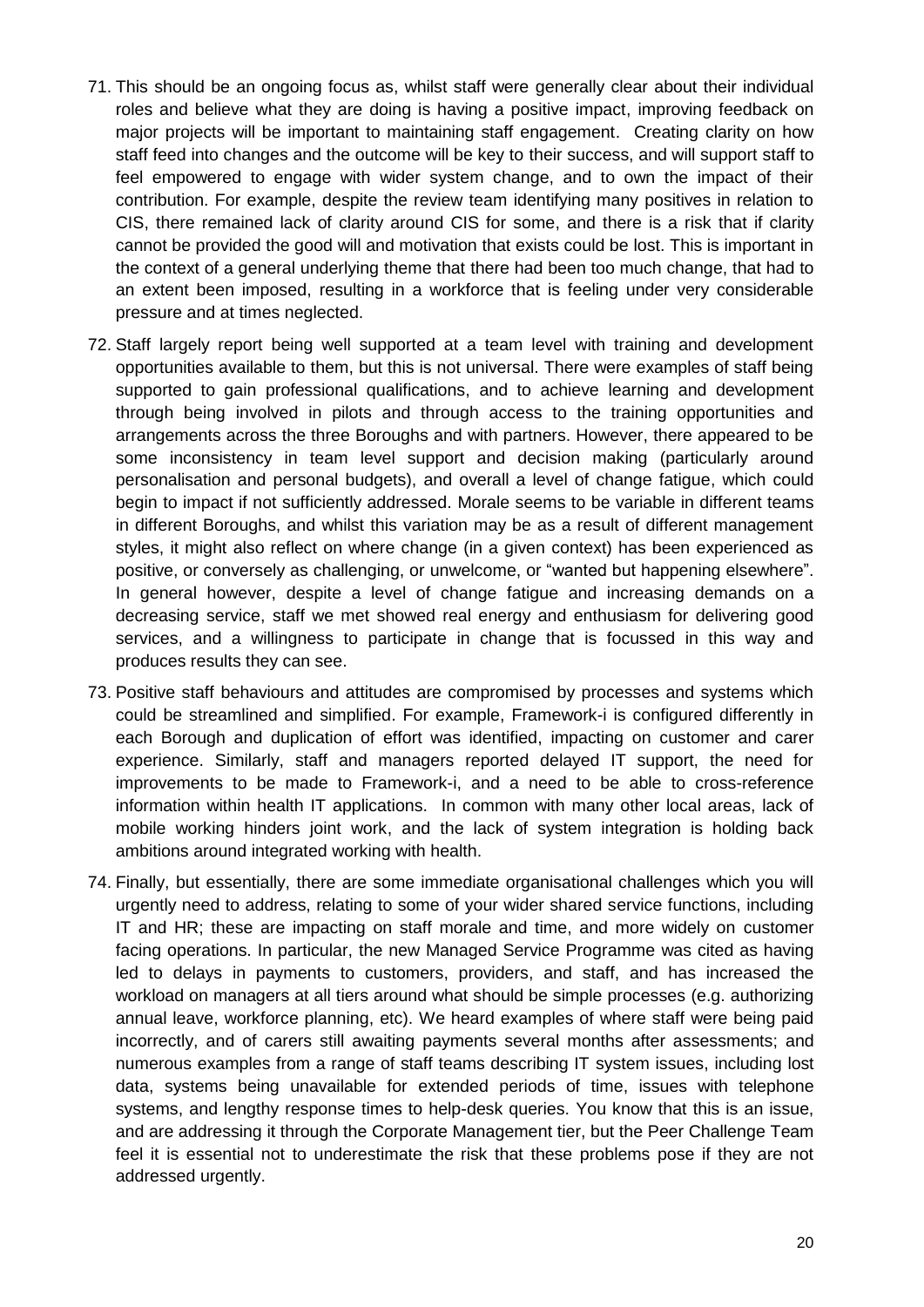## **Are the governance arrangements for the design and implementation of our new operating model robust enough to enable the transformation of services to be fit for the future?**

- 75. Governance structures and decision making are inevitably complex in this environment and can be difficult for managers, staff, and partners to understand. However, appropriate governance structures and processes have been developed, are understood at a senior level, and leadership for Adult Social Care is well respected and trusted. In particular, the three Cabinet Members are held in high regard and work well together in providing political leadership in each Borough and across the Department for Adult Social Care. The new Executive Director was positively referred to throughout the Peer Challenge, and her work to strengthen and refresh her Adult Leadership Team will develop increased leadership and change capacity within the Department and across the Boroughs including with partners.
- 76. The strengthened Adult Leadership Team includes an assigned manager for each of the three Boroughs (with each post also managing existing thematic responsibilities), and the Challenge Team would strongly support this model and suggest that the Councils look to build on such capacity. This can strengthen the focus on "place" where needed within the Department, whilst freeing capacity for the Executive Director to be more available to focus on wider strategic and partnership development. It will also allow for increased support to each of the three Cabinet Members, and help them better to engage with details relating to performance or service development (supporting their already strong leadership for Adult Social Care).
- 77. There is a genuine commitment to joint working across the Boroughs, and for greater integration with health, and some real evidence of success. Collaborative working is built by developing trust through accountability across the three authorities, and between health and social care, and there have been great steps in this direction over recent years. There is evidence of existing and emerging partnerships that have already made progress, such as the Safeguarding Adults Board, or using the BCF to achieve common goals (e.g. utilising health funding for home care to meet admission avoidance and speedy hospital discharge). However, some of these investments are time limited, with the risk that the longer-term future of key services (for example CIS) is insecure, and this will need to be addressed in order to maintain service delivery. Ongoing work to understand the return on investment (both financial and in terms of customer and organisational outcomes, and for all partners) against key initiatives will support the development of timely Business Cases for such services.
- 78. Adult Social Care and Health cannot produce the desired (and necessary) outcomes in a vacuum, and outcomes for customers will be improved by governance and decision making which is undertaken across the corporate whole, and again you are already taking steps in this direction. For example, closer alignment or integration of Adult Social Care and Public Health commissioning would represent a positive step, and there is emerging evidence of strengthening partnerships with Housing.
- 79. There is potential for making better use of Overview and Scrutiny in the City of Westminster and the Royal Borough of Kensington and Chelsea, and the new Policy and Accountability Committee (PAC) in Hammersmith and Fulham, to raise awareness of Adult Social Care in the wider Councils, and in particular its interdependencies with other areas of the Councils' work. Whilst the three Committees work in very different ways, and in different political and cultural contexts, such difference could represent a strength as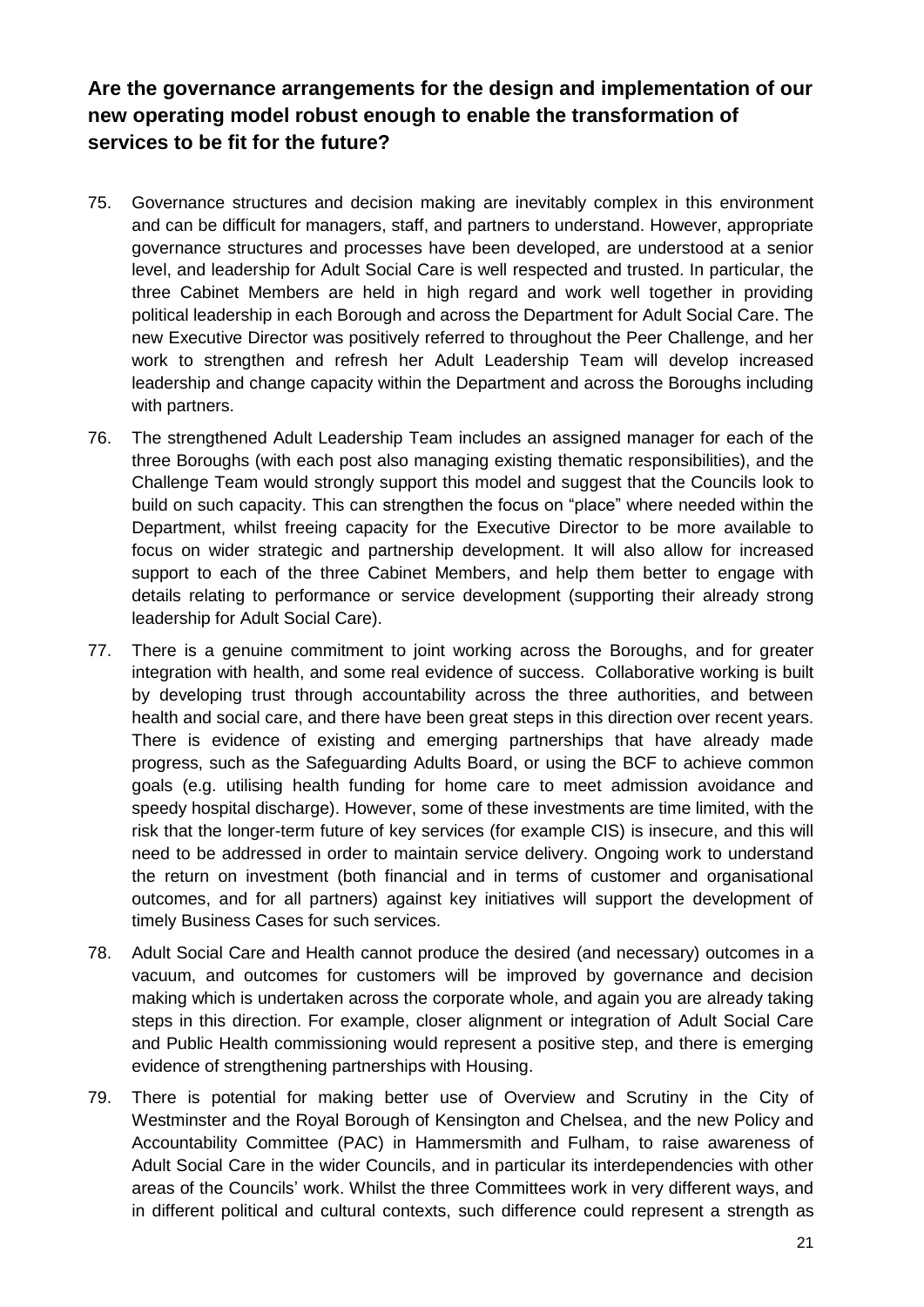much as a challenge if different perspectives and strengths can be cross-fertilised. This could become a powerful vehicle to fully engage members in setting direction and overseeing progress, and you might consider how a more thematic approach to this work could facilitate closer engagement across Councils, Departments, and partners.

- 80. There is already some key work underway to develop shared service capacity for Adult Social Care (examples include the Business Intelligence Unit, OD, and Commissioning), and a plan in place to resource commissioning and change management (both of which will be essential given the transformation programme which you are undertaking). You might wish to consider how more delegated or joint decision making processes could smooth decision making and save both time and cost, in particular where services are held in common or not subject to locally different specification (e.g. the advocacy investment required sign-off from six different organisations). Examples like CIS and the funding and development of the Home Care contract show how decisions can be made that have real impact on services and produce good outcomes, but it is presently unclear how far one partner or representative can speak for all three authorities. You might consider if this can be improved though agreements between all parties, or by building on the present good joint working between Cabinet Members.
- 81. Similarly, at the level of service delivery, there are some key programmes in place including overall model development, transformation programme, or CIS development. However, it is not always clear how the change management process delivers change, and then evaluates and stabilises service developments, with clarity about when stages will happen; staff reported that they were unclear how and when a line will be drawn and the operating model and standard operating procedures confirmed (for CIS for example).
- 82. The Peer Challenge Team would suggest that you would be helped by a clearer distinction between what could be common across all three Boroughs, and where (of necessity) there should be difference. This would be supported by a strong, consistent message describing the social care offer, and in particular what personalisation means across the three Boroughs; the use of *Think Local Act Personal* could provide a readymade framework and useful tools to make this progress quickly, and would offer a straightforward narrative on which collaboration can be built. There are a number of examples (some at different stages and some with varying degrees of success) where a common approach is being developed across the three Boroughs. These include CIS, MCA / DoLs, and Safeguarding, but you might also consider:
	- development of Personal Health Budgets and a joint approach to managing how these are utilised in Continuing Health Care cases;
	- single hospital teams spanning all three Boroughs (or even wider given the complexity of local health partnerships and provision) – something which is a present ambition e.g. through the hospital pilots, and which would assist in delivering a consistent journey, avoid duplication, and potentially take advantage of economies of scale;
	- wider and more consistent referral pathways to reablement in CIS across all three Boroughs, including direct referrals from social care.
- 83. A review of key strategies, ideally undertaken in collaboration with partners (e.g. Health, or Housing), will support your wider developments relating to the operational model. Key priorities require a whole system approach, with new strategies developed where they may be lacking, or refreshed strategies where they are out of date, so that politicians, senior managers, staff, and citizens are all on the same page. Robust strategic plans in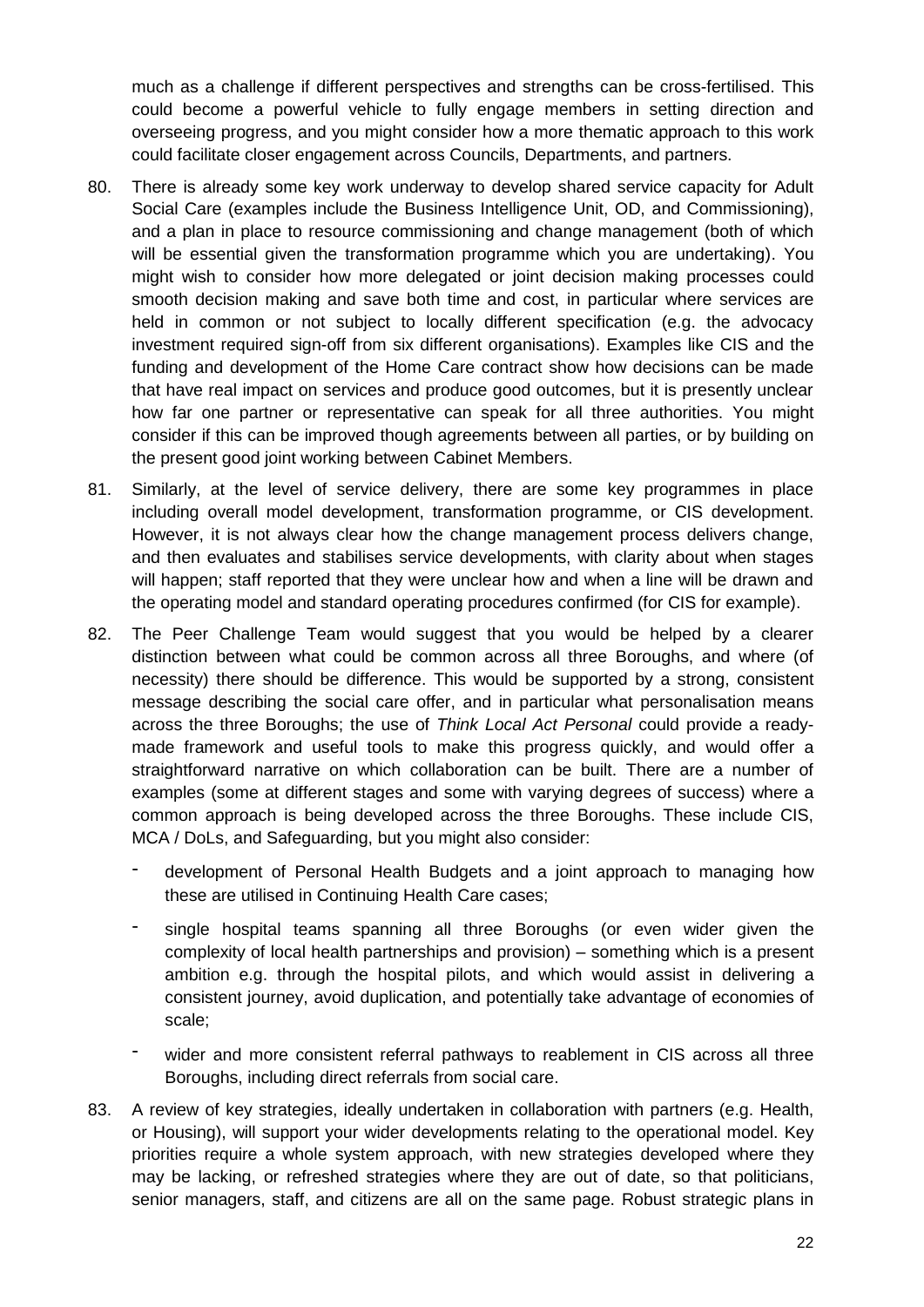key areas, aligned to the social care narrative, would help to address a number of issues (including prevention, advice and information, carers, dementia, and commissioning) and support Senior Officer and Member sign-up. In particular, we would encourage you to develop a forward looking Workforce Strategy for ensuring stability and service continuity, recognising the challenges that you face in a competitive market which includes both health and wider local government. Similarly, annual commissioning plans for each of the three Boroughs (but ideally in a shared and comparable format) would allow you to develop a clearly understood approach to service planning.These might be formed around a model of Prevention to reduce demand on social care, including early support such as reablement which delays further need for services. For those who need ongoing social care support, an effective approach might include a focus on what the person can do for themselves or with support, and what informal support might be available, ensuring that care and support that is provided is cost effective.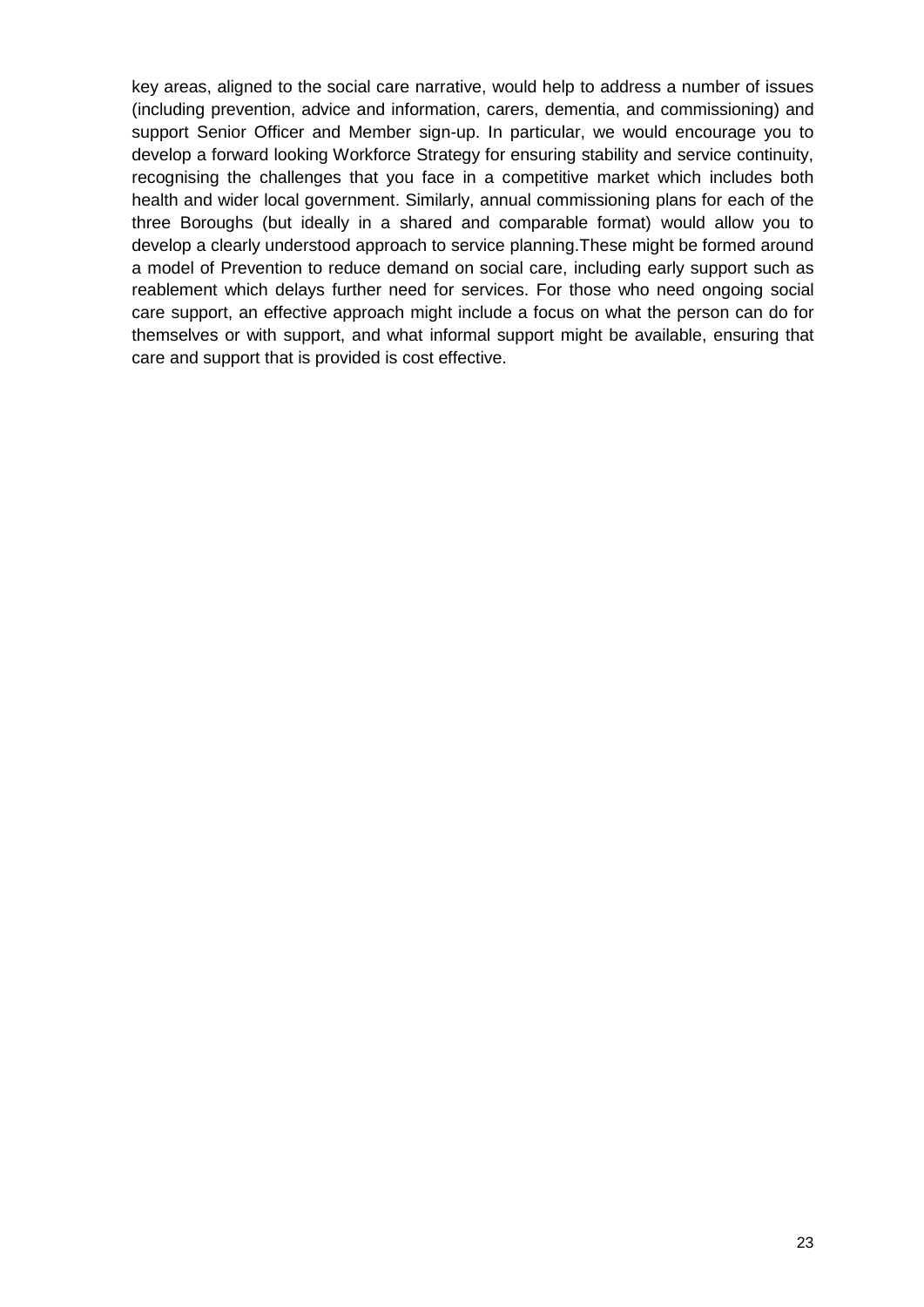## **Participation**

- 84. Whilst *Participation* was not one of the specific areas outlined in your initial scope, the Peer Challenge Team found issues relating to this area to be a recurring theme through our week with you (as can be seen in the four sections of the report above); we therefore felt that it would be helpful to summarise some key messages under separate heading. We would suggest that this is an underdeveloped area for you, and you appeared to be aware that this was an area for further work. However, the Challenge Team felt strongly that with some clear focus it could be an area for rapid progress, supporting you to develop a culture of doing things *with*, rather than *to*, or *for* your customers and communities.
- 85. Increasing engagement was a key theme from the customers and carers whom we met: they said that they needed to feel listened to so that they could build confidence and trust in their relationships with the Council(s). Customers were keen to engage with the Councils and welcomed opportunities to do so, but both customers and carers said that they needed more support and clearer guidance about their engagement in the design of services. They need to know their responsibilities and the processes for contributing, receiving feedback, and timely notification of the outcomes of their involvement. There are various ways in which you could develop this area, and we would note that there are lots of examples in the *Think Local Act Personal* approach that could provide a good checklist.
- 86. The three Boroughs can seize the opportunity and willingness of customers, carers, staff and stakeholders to create real involvement, building on the good practice that already exists here. You can build in this regard on the "you said, we did" customer feedback process, and by developing greater involvement with user-led and third sector organisations in the planning, design, and implementation of developments.
- 87. We found some evidence of engagement and inclusion at the beginning of major projects or developments, but less consistently throughout. For instance, we heard about good examples of engagement and participation around individual projects and initiatives (for example Home Care) where customers and carers felt they had a chance to shape things; however, in some instances where good initial engagement had taken place, people reported lack of feedback about what would change (or had changed) as a result. The most obvious examples were the initial planning of People First and the Home Care contract: people did not know what impact, if any, their input had had, and wanted to feel they could be further involved in how these initiatives were rolled out.
- 88. Co-production is not harnessed therefore. There is considerable potential to use people far more in the co-production of services (as opposed to consultation on already developed plans), and a lot of goodwill and confidence that customers, carers, user-led organisations, and providers could add considerable value to commissioning and quality. Developing a coproductive approach does not necessarily mean starting from scratch: the most successful co-production may come from building on the resources already in the community, including social networks and the voluntary sector. For example, more support could be given to the Direct Payments Forum: communicating the positive effects from this could be used to demonstrate how customers are influencing any resulting changes; and it would be easy to build momentum on this by adopting *Think Local Act Personal* processes and following up on this Peer Challenge.
- 89. Carers value current support arrangements but these are overstretched. We could not find an updated Carers' Strategy (since 2010), and the recent report on investment in Carers' services described a complex range of information and breaks services across the three Boroughs.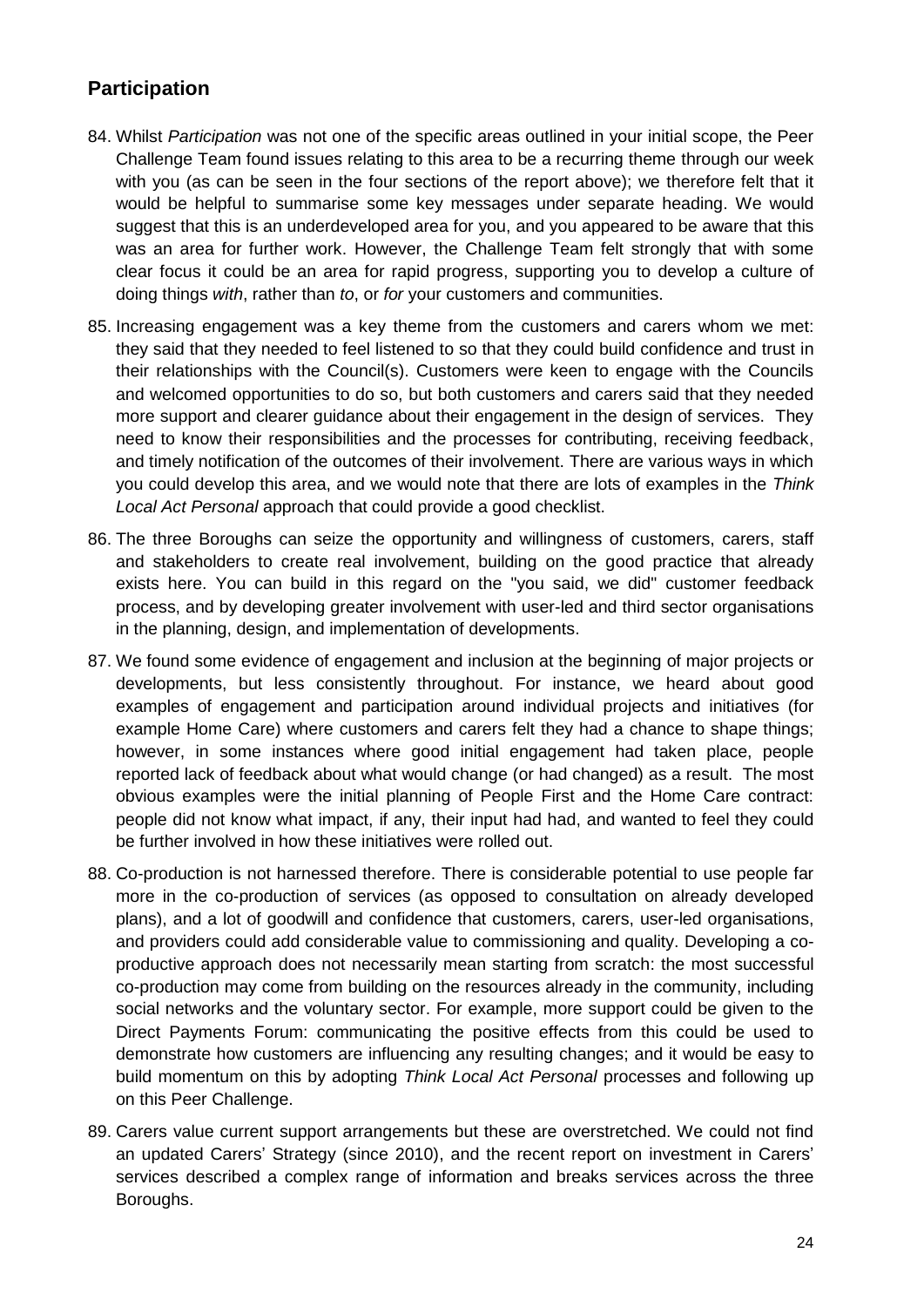- 90. There is a systematic approach to addressing complaints and compliments and a good Annual Report process, but we could not see how it was then used. This approach alone cannot carry all responsibility for feedback and engagement, and we did not hear about the systematic availability of advocacy across the three Boroughs.
- 91. We heard of positive outcomes for some people from personal budgets and direct payments (although we also heard that there had been some delays relating to direct payments, although these were being resolved). But we did not find a consistent approach to offering and arranging these, and as a result heard both very good and less good reports. People reported it being hard to understand outcomes intended from assessments at an individual care plan level and resulting commissioning intentions. For example, a voluntary sector colleague told us that professionals could not say with confidence what the outcome of an assessment would be.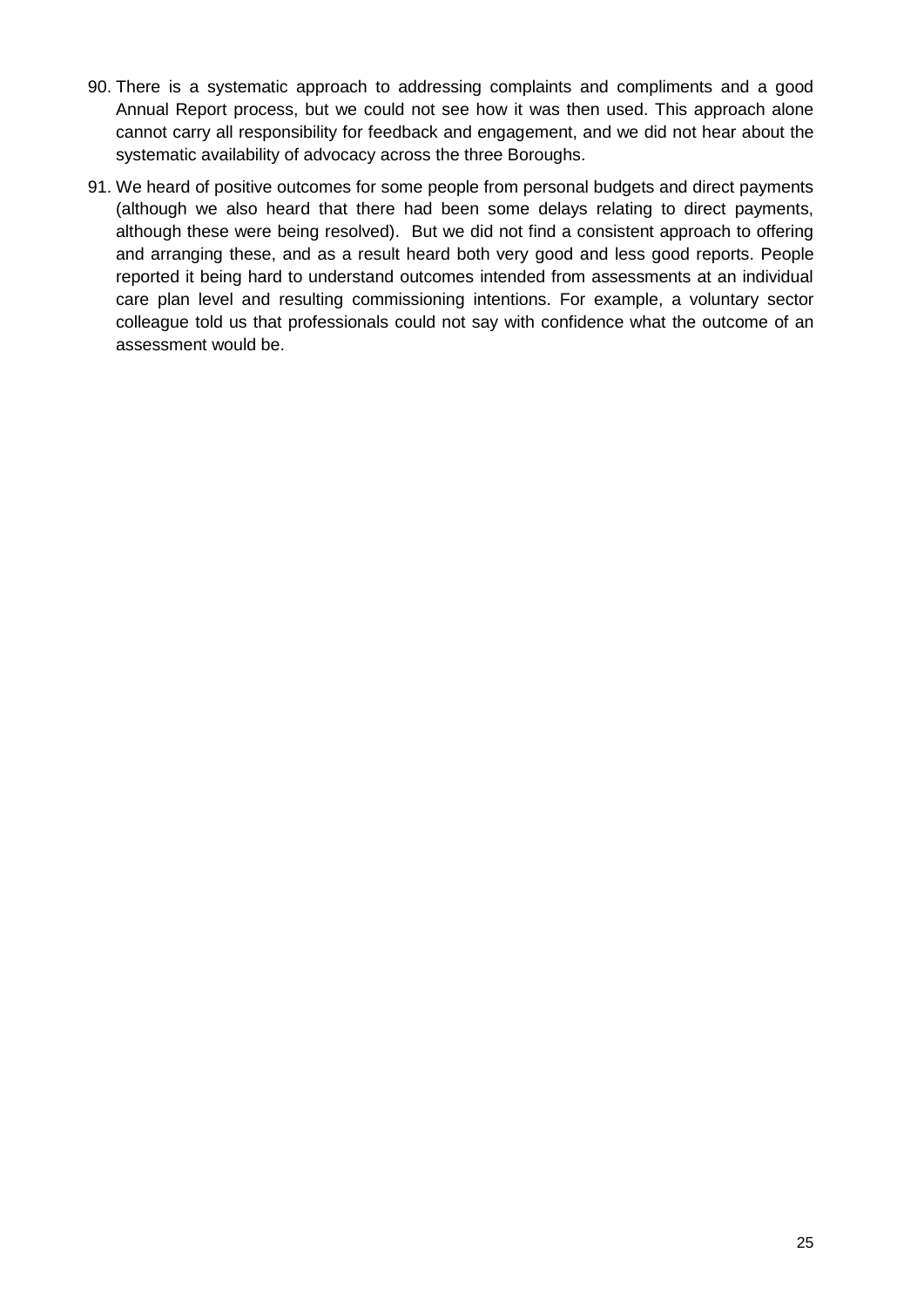## **Recommendations for next steps**

We suggest that you disseminate the key messages included in this report to staff and partners, and where possible seek to publish the report in full. In due course the LGA will evaluate progress and, if you wish, will facilitate members of the Challenge Team to return to undertake this work with you and your stakeholders (in keeping with the suggestions included above to engage staff and stakeholders in feedback on key projects).

Specific recommendations are included in the detailed report, but the summary below outlines those areas where we believe you could best concentrate your future efforts in order to address the issues we have seen during our time with you.

- 92. You need urgently to develop a simple accessible narrative for the direction and purpose for Adult Social Care in the three Boroughs, and communicate this clearly with staff. The Challenge Team felt strongly that this is based on personalisation as well as on prevention, and would note that there is much readily available material and opportunity for sharing learning (which could support both collaboration and Quality Assurance) accessible through for instance *Think Local Act Personal*.
- 93. Your vision for the service would be strengthened by a clear commitment to professional values and standards, e.g. through the development of Principal Social Worker and Lead Occupational Therapist roles, as well as through your new Personalisation Lead. You could use this vision to develop stronger partnerships within and across the three Councils and externally (including with Housing, Health, customers, and your wider communities). Working with your partners on a whole-system road map, supported by your strategic vision, can support a shared recognition of mutuality in your service (and wider) offer.
- 94. You should bring the process of realignment and reshaping of the operational model for Adult Social Care to a swift conclusion, with a clear articulation of the "essential model" and shared operating procedures. You need to scale this up at pace by building on (evidenced) best practice from within and across the Boroughs, and more widely. Senior leaders need to engage with and empower staff, customers, and communities to fully develop and implement the new model with flexibility to meet local requirements.
- 95. The problems with Managed Services, which were affecting customers, providers, and staff whilst the Challenge Team were on site, represent a potentially significant risk to the Department, and need to be urgently addressed. We understand that a review of this process has been undertaken, and learning from this will support future governance arrangements for the procurement and management of shared or out-sourced services; this will help to ensure that these support and not disrupt delivery of core services.
- 96. Effective communications and engagement will be essential for addressing many of the areas for consideration and recommendations in this report including: development, articulation, and communication of a clear direction of travel, and set of values for staff; effective engagement and development of coproduction with your customers; and, engagement with your communities, partners, and providers on the direction of travel. The Challenge Team would encourage you to review whether the existing resources available to Adult Social Care in this area are sufficient, and how the function might be strengthened in the short term to support such a substantial and transformational programme of work.
- 97. In order to develop a more strategic approach to planning for future service (and wider) delivery, and to effectively engage with your citizens, members, and staff, the Department will need to underpin the wider developments relating to the operational model with a review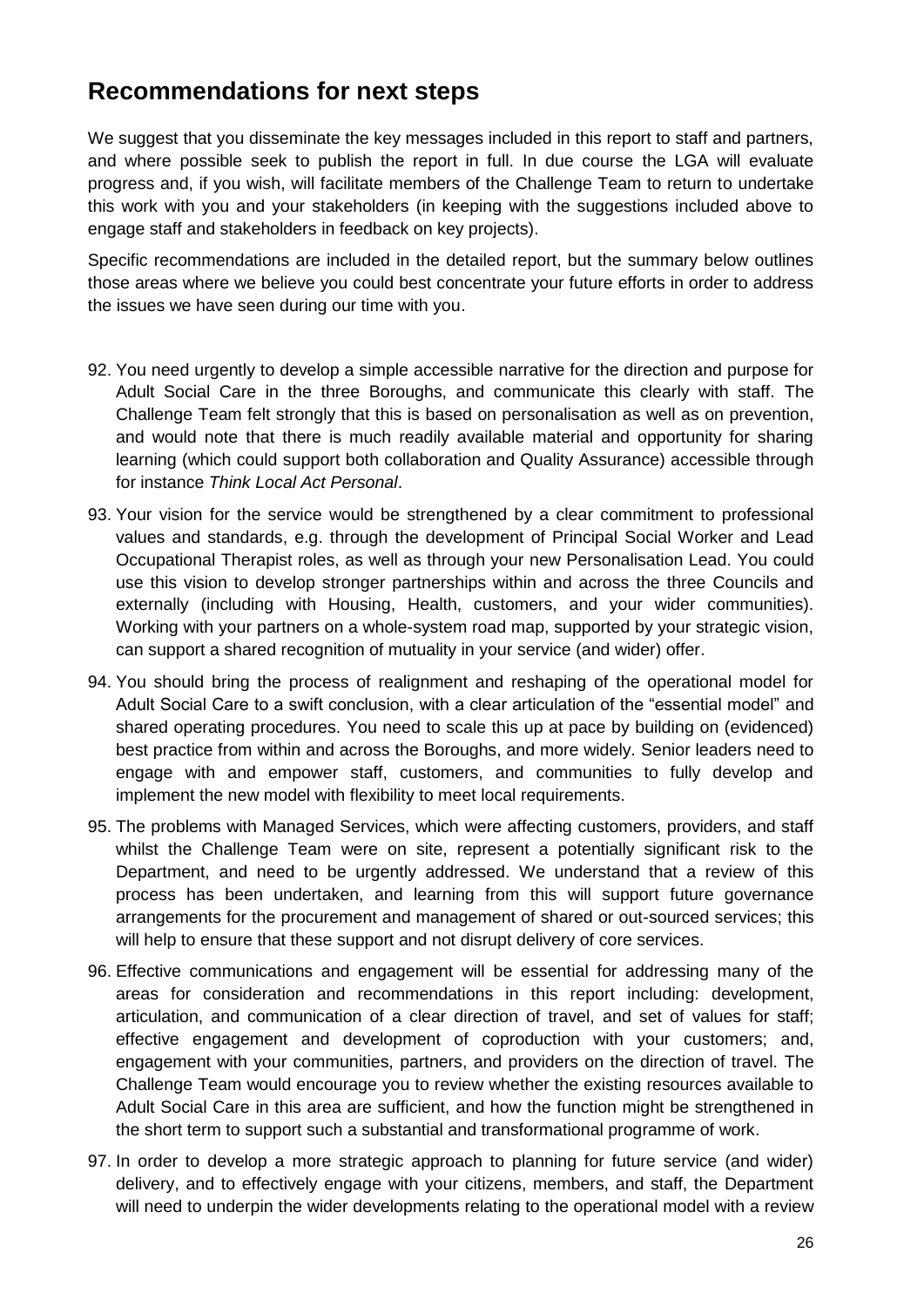of key strategies, ideally undertaken in collaboration with your partners (e.g. Health, or Housing). In particular, we would encourage you to develop a forward-looking Workforce Strategy for ensuring stability and service continuity, recognising the challenges that you face in a competitive market, including from Health and wider Local Government. Similarly, annual commissioning plans for each of the three Boroughs (ideally in a shared and comparable format) will allow you to develop a clearly understood approach and rationale for service planning.

98. You can build on the work you have already undertaken to strengthen your Adult Leadership Team, and to develop increased leadership and change capacity (both within and across the Councils and with partners). Building on the identification of an assigned manager within the Adult Leadership Team for each of the three Boroughs, you could further develop joint working with Public Health, Housing, NHS partners, and other Council functions, to support an enhanced focus on "place". This will help to promote improved "joined up" services for your customers, and the development of an enhanced preventative offer based on resilience for your wider communities. It can also allow you to strengthen the already strong political engagement and leadership provided by Cabinet Members and Scrutiny: developing a more pro-active approach to quality assurance and oversight will help you to assure yourself of the ongoing and consistent quality and safety of your services throughout what will be a challenging period of change.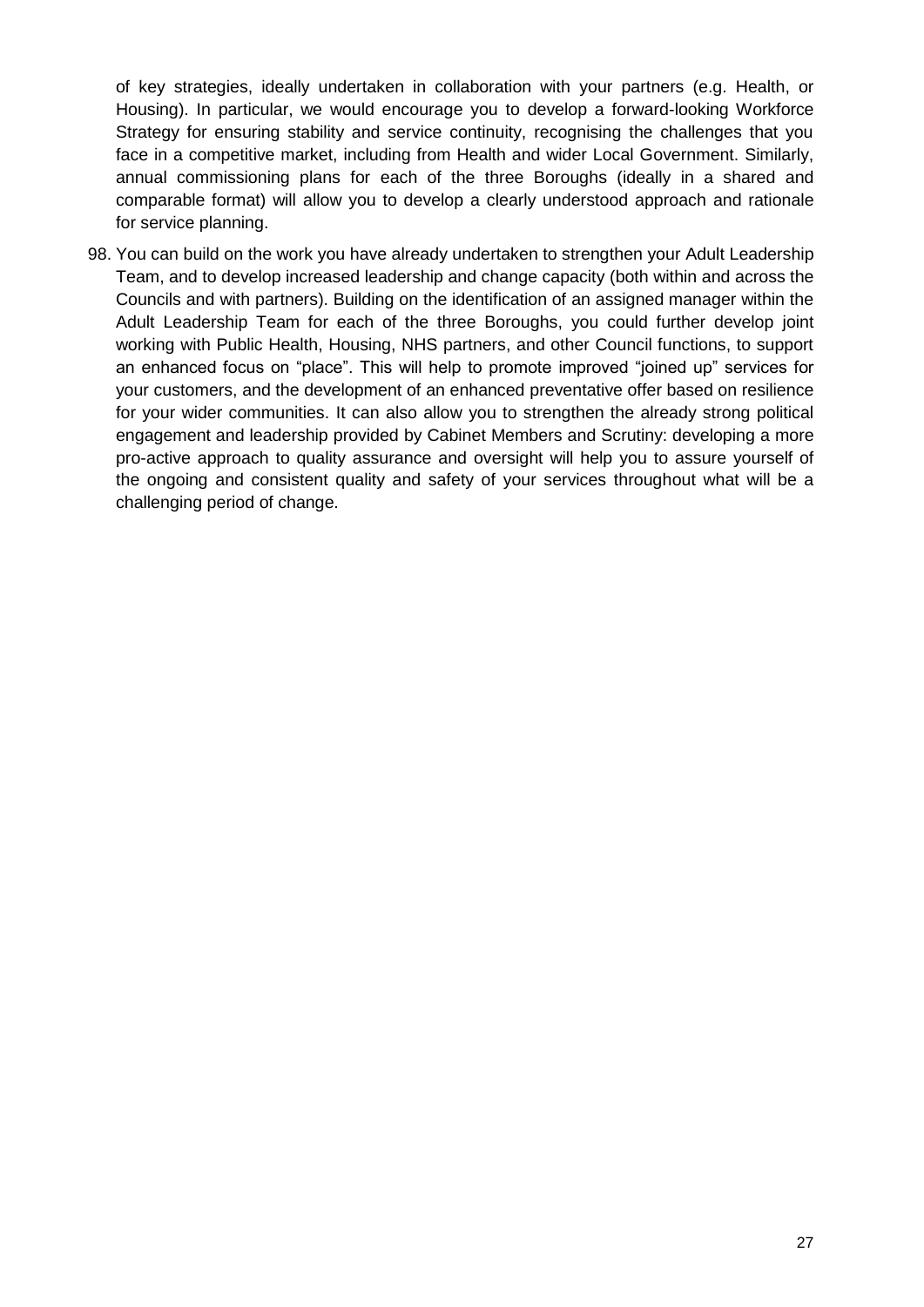# **Contact details**

For more information about this LGA Adult Social Care Peer Challenge in the London Borough of Hammersmith and Fulham, the Royal Borough of Kensington and Chelsea, and the City of Westminster please contact:

### **Liz Bruce**

Executive Director of Adult Social Care and Health **London Borough of Hammersmith and Fulham, Royal Borough of Kensington and Chelsea, and the City of Westminster** Email: [Liz.Bruce@lbhf.gov.uk](mailto:Liz.Bruce@lbhf.gov.uk)

The Challenge Manager for this piece of work was:

**Chris Rowland** LGA Challenge Manager **LGA Associate** Email: [Chrisrowland2011@gmail.com](mailto:Chrisrowland2011@gmail.com) Tel: 07981 332 253

The LGA Programme Manager for National and Regional Adults Peer Challenges for the sector is:

**Marcus Coulson** Programme Manager **Local Government Association** Email: [marcus.coulson@local.gov.uk](mailto:marcus.coulson@local.gov.uk) Tel: 07766 252 853

For more information on Peer Challenge and the work of the Local Government Association please see our website: <http://www.local.gov.uk/peer-challenges>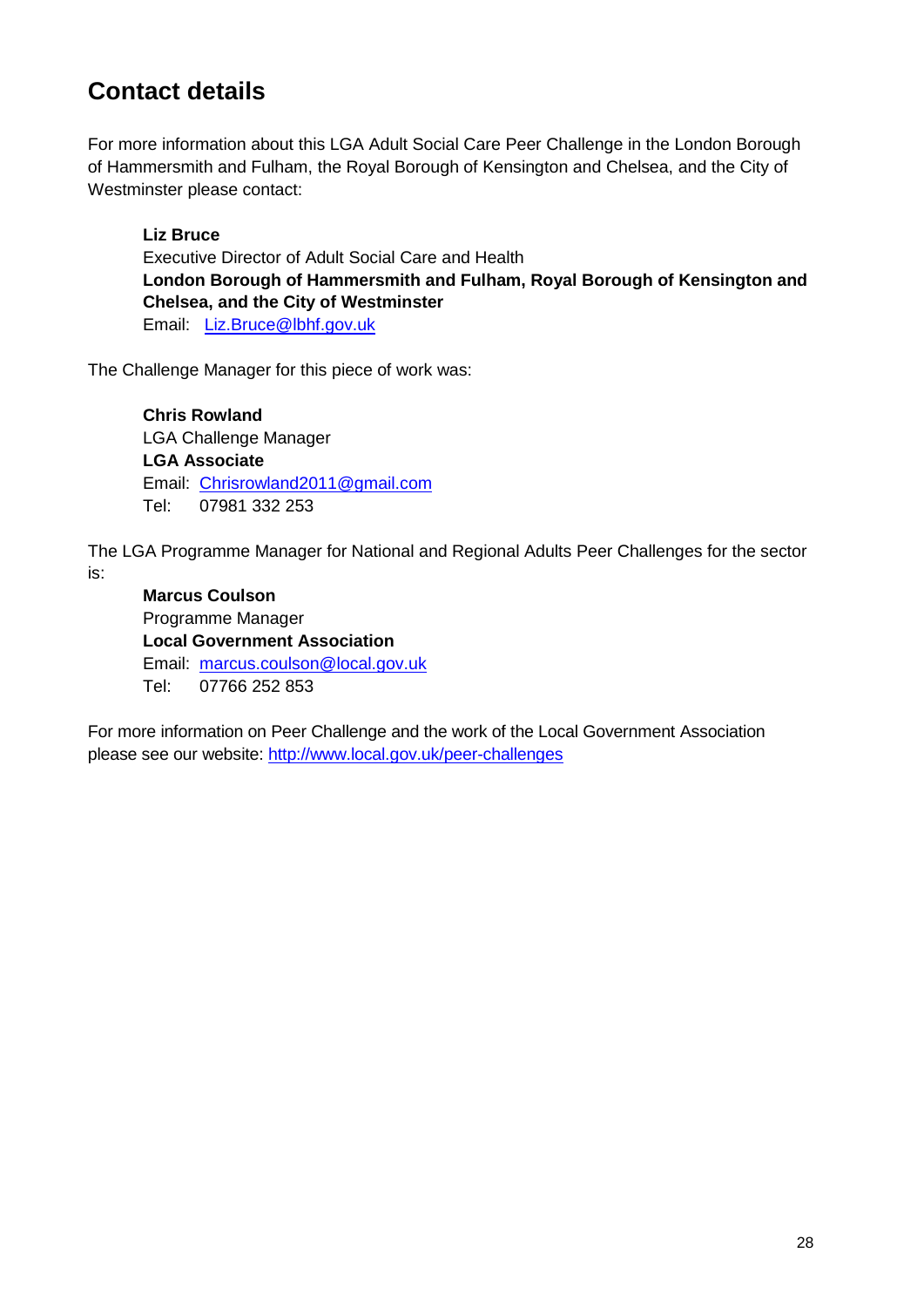# **ANNEX 1: Presentation points of 12th June 2015**

**1. To what extent has the department developed effective partnerships at both strategic and operational levels that will enable us to deliver the services which our customers need and on which good outcomes depend, including preventative services?**

### **Areas of Strength**

- Within the three Boroughs you have strong and effective strategic arrangements which facilitate the development and sharing of best practice with focus on people and place (e.g. there are mutually beneficial and productive strategic arrangements with Housing partners).
- The current arrangements enable the piloting and development of new delivery models. This provides you with opportunities to develop and roll out best practice at pace.
- Over the last 18 months you have achieved productive partnership working with NHS partners. This has ensured early sign off of the Better Care Fund and the development of jointly funded innovative services (Community Independence Service and the new Home Care Contract) which will meet Social Care and some Health Care needs.
- Shaping the Market: your commissioners are working constructively with some providers recognising the value they can add to innovative service redesign (e.g. ExtraCare Housing).
- Relations between the Voluntary Sector and Adult Social Care are generally working well, and there are examples of co-production – notably and most recently the design of the new Home Care Contract.
- As a strategic partnership the Adult Safeguarding Board is well organised and well led. The Independent Chair is building strong and effective engagement with the Children's Safeguarding Board, the Health and Wellbeing Boards and the Community Safety Partnerships, thus ensuring safeguarding of adults is widely understood.

- Your commissioning capacity and connecting networks are limited and you need to consider this to effectively shape and develop the market (e.g. join ADASS London Commissioning Network etc).
- Co-production is not yet embedded practice: the issue primarily appears to be lack of commissioning capacity and consistency rather than commitment or belief. The understanding of applying co-production is in general stronger in Social Care than in the NHS as a way of working, and a skill Social Care brings to the partnership.
- The NHS as a key partner is clear about the benefits of Social Care and would like to see scale and pace towards closer alignment of Social Care, community health, and mental health. The imminent appointment of the Director of Whole Systems Integration will give you the necessary leadership capacity.
- Your key strategic partnerships (Health and Wellbeing Boards, Safeguarding Adults Board, Children's Safeguarding Board, and Community Safety Partnerships) have overlapping interests and responsibilities, and it would be beneficial if you developed a clear description of the relationship between them.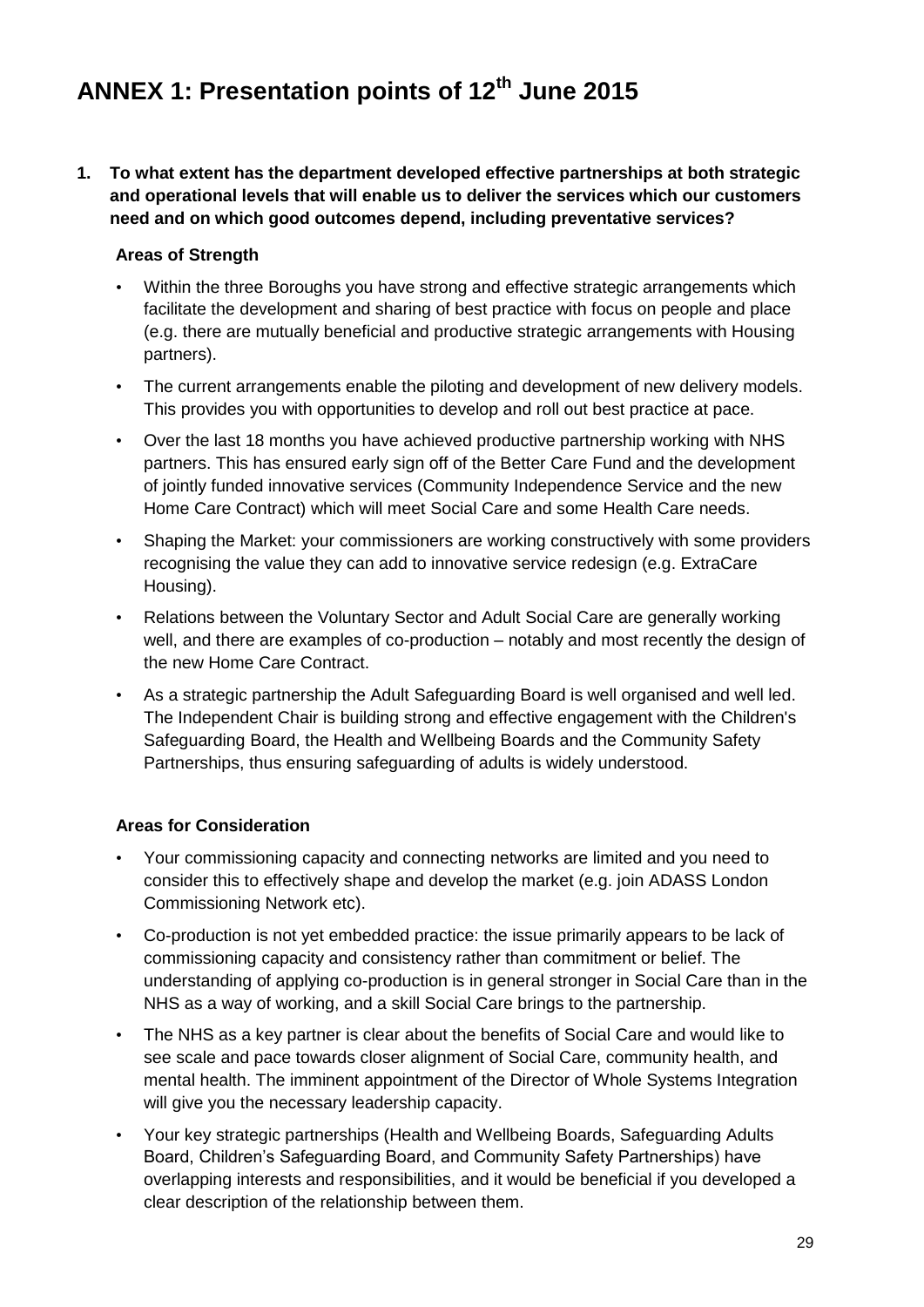**2. To what extent will our new operating model support and enable customers to achieve improved outcomes, maximizing independence and reducing reliance on long-term care and institutional care?**

#### **Areas of Strength**

- There is enthusiasm that the new operating model will help achieve efficiency, savings and cost avoidance over time.
- Single standardised ways of doing things through the customer journey are emerging.
- There is a strong Business Intelligence and analysis function that can influence planning and project development.
- Evidence suggests that CIS in Hammersmith and Fulham (and associated activities in all three Boroughs) are making an impact for its end users. Improving relationships are also reported with acute hospitals.
- Emerging join up of commissioning across adults, children, and public health affords real opportunities in relation to homelessness and services for disabled people.
- Once found, staff and other professionals report People First information and advice helpful to connect people to services and networks. There is scope to develop this as a wider information and advice service that brings in partners more effectively (housing and health), and self-funders.
- There are clear safeguarding processes which are well understood and owned across operational teams.

- You would benefit from further attention to telling the story clearly and to fixing the fundamentals around the core purpose of social care: you need a simple, compelling narrative about people's lives, not just the customer journey, and about what you are trying to achieve and for whom.
- This should include values and approaches including personalisation and coproduction, and be aimed at staff, partners, customers, and carers.
- We found "the customer journey" to be an unhelpful metaphor, and would suggest you take a whole-systems approach to develop a narrative about peoples' lives.
- It is not clear to what extent the Councils gather and utilise feedback from a diverse range of customers and carers to improve outcomes across social care, the NHS, and other partners.
- Although there is good partnership working on the BCF and CIS with CCGs, there are real tensions about its long term funding, and around jointly funded placements and Continuing Health Care, and the complex contractual relationships.
- It is not clear how commissioning supports the operating model. Commissioning is not a back office function and is suffering a significant reduction in capacity (although this is now being addressed).
- There needs to be a robust and clearly articulated process to coordinate information in relation to providers, and a clear distinction between the functions of commissioners, contract managers, and the adult safeguarding team.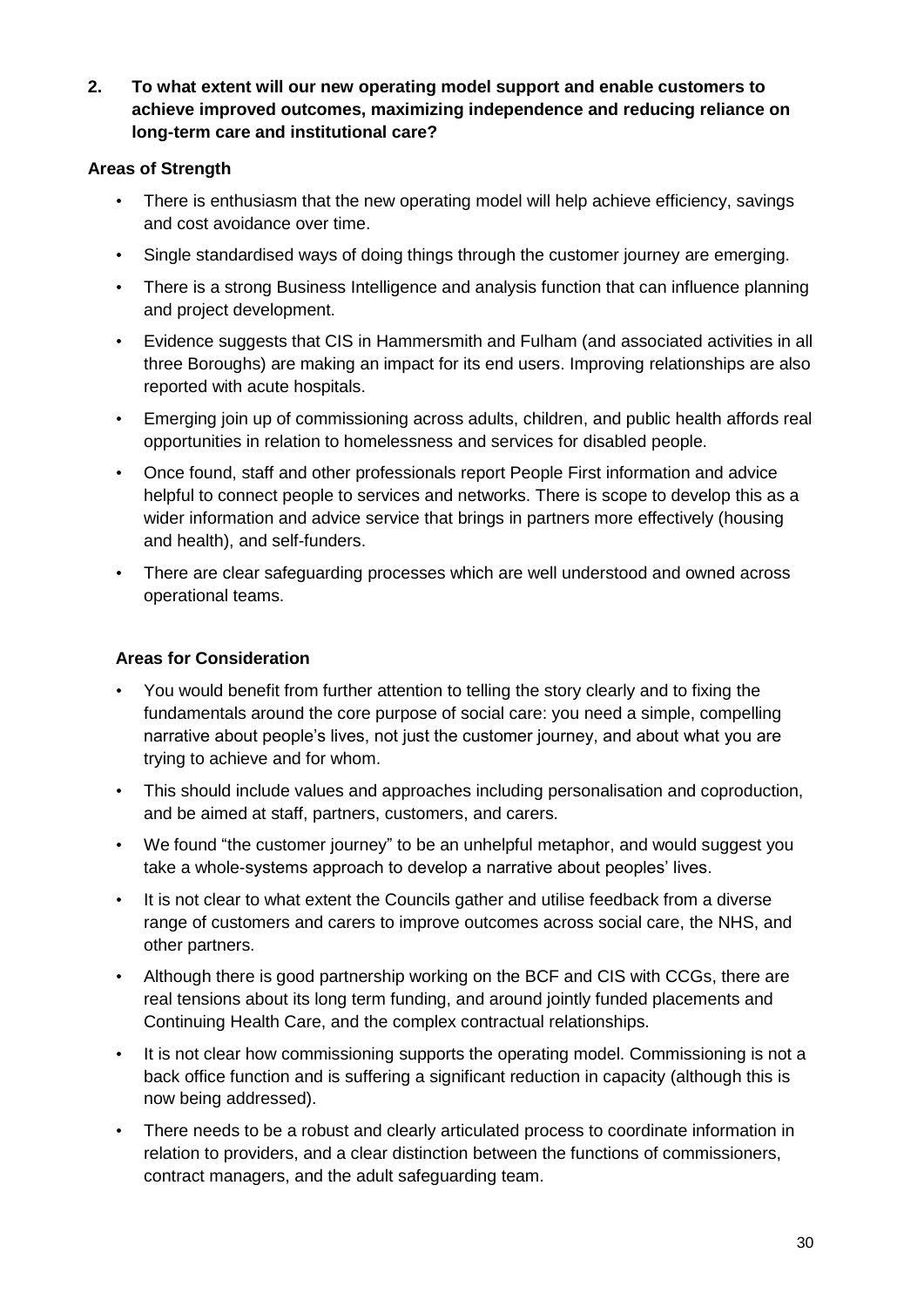### **3. What behaviours and attitudes do the review team see in staff that would a) benefit, or b) hinder, the realisation of improved outcomes for customers?**

### **Areas of Strength**

- A change in behaviour and practice is being supported where staff are involved in key projects, with evidence of good practice, collaborative working and decision-making being empowered.
- Overall, staff display a culture and attitude that appears to be committed and motivated to deliver good outcomes – focused on customers wishes, aspirations, and need.
- Staff were engaged in the early customer journey work and some major commissioning projects, such as the Home Care tender.
- A sharper focus on values is emerging through a variety of collaborative working projects – CIS in particular.
- Staff largely report being well supported at a team level with training and development opportunities available to them, although this is not universal.

- Effective communication to establish a clear and common narrative for all staff working in the sector is important if the transformation is to progress and succeed.
- All staff need to feel empowered to engage with system change and see the impact of their contribution.
- Greater collaboration is needed to develop ownership and for the successful roll out of the CIS model – especially with front-line staff in all organisations.
- Getting the basics right professional practice leadership and embedding personalisation – will be essential for system-wide workforce development.
- The workforce strategy needs to be fully aligned, including training and development opportunities and cultural change where appropriate.
- Positive staff behaviours and attitudes are compromised by processes and systems which could be streamlined and simplified.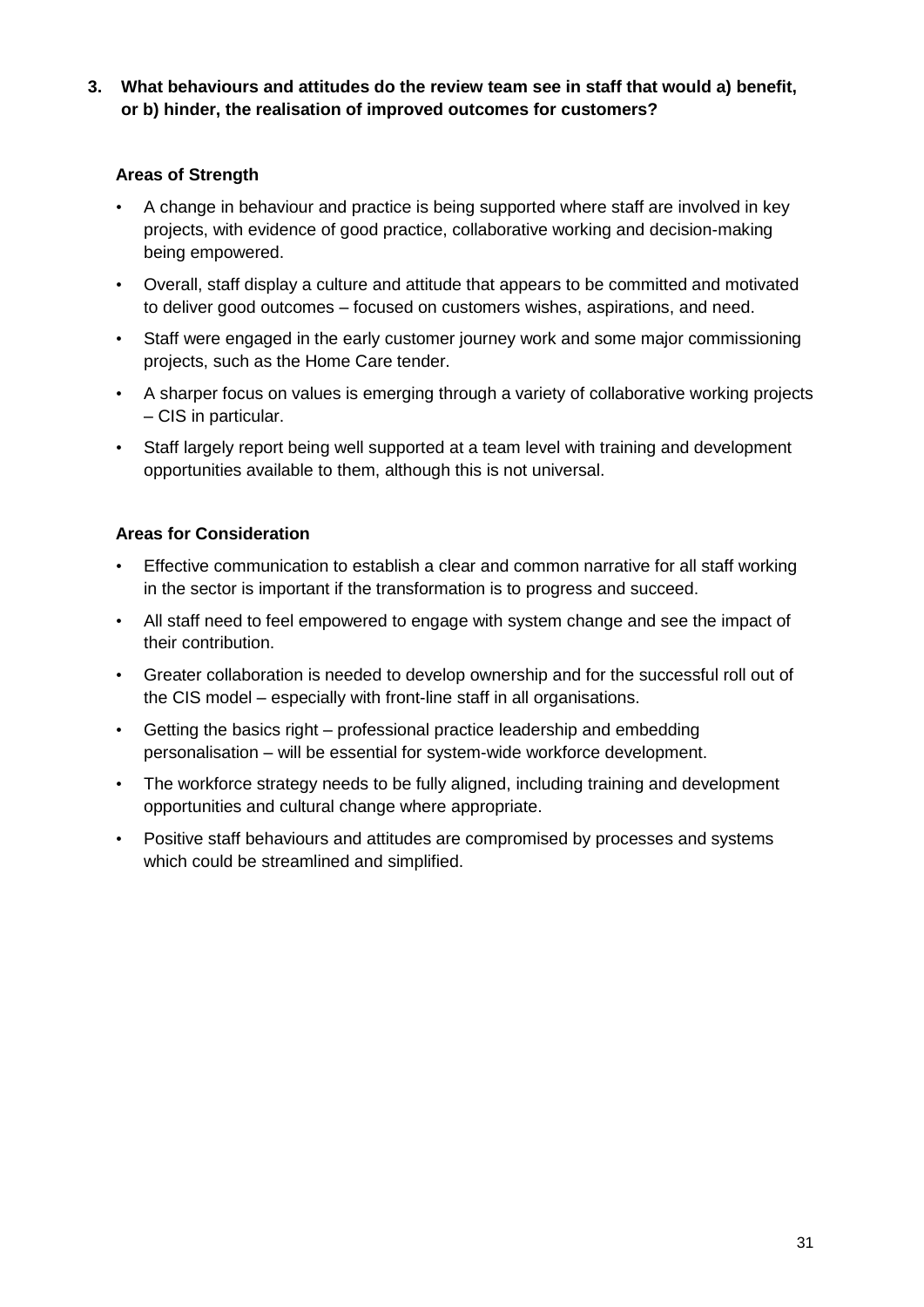**4. Are the governance arrangements for the design and implementation of our new operating model robust enough to enable the transformation of services to be fit for the future?**

### **Areas of Strength**

- Governance structures are in place and understood at a senior level.
- The three Cabinet Members are held in high regard and work well together in providing political leadership for Adult Social Care.
- The new Executive Director and strengthening Adult Leadership Team are leading change within the department and across the Boroughs including with partners, and building good strategic and working relationships.
- There is a genuine commitment to joint working across the Boroughs and for greater integration with health, with some real evidence of success.
- You have recognised and corrected the need to strengthen change management and Commissioning and are developing plans to include Public Health commissioning.
- Change management skills and capacity have been acknowledged as key to success, and work is being developed to affect changes.

- Governance structures and decision making is inevitably complex in this environment and can be difficult for managers, staff, and partners to understand. Collaborative working is built by developing trust through accountability across the three authorities, and between Health and Social Care.
- You could use Scrutiny to develop a clear view of Adult Social Care and Health, and might consider new ways of working on a thematic basis.
- Adult Social Care and Health cannot produce the desired outcomes in a vacuum. Governance and decision making needs to work across the corporate whole.
- Key priorities require a whole system approach with key strategies developed where they are lacking, or refreshed strategies where they are out of date, so that politicians, senior managers, staff, and citizens are all on the same page.